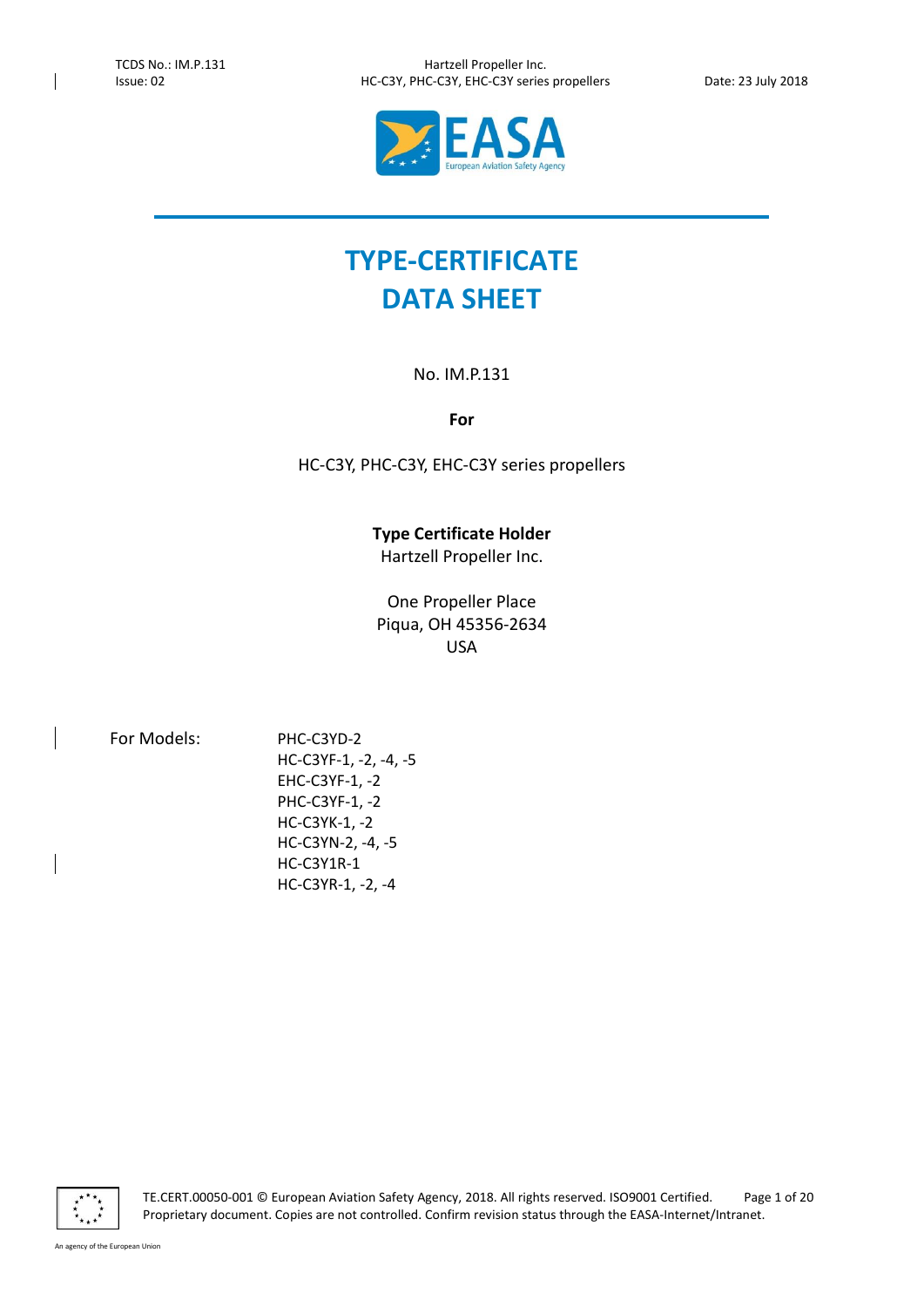$\overline{\phantom{a}}$ 

Intentionally left blank



TE.CERT.00050-001 © European Aviation Safety Agency, 2018. All rights reserved. ISO9001 Certified. Page 2 of 20 Proprietary document. Copies are not controlled. Confirm revision status through the EASA-Internet/Intranet.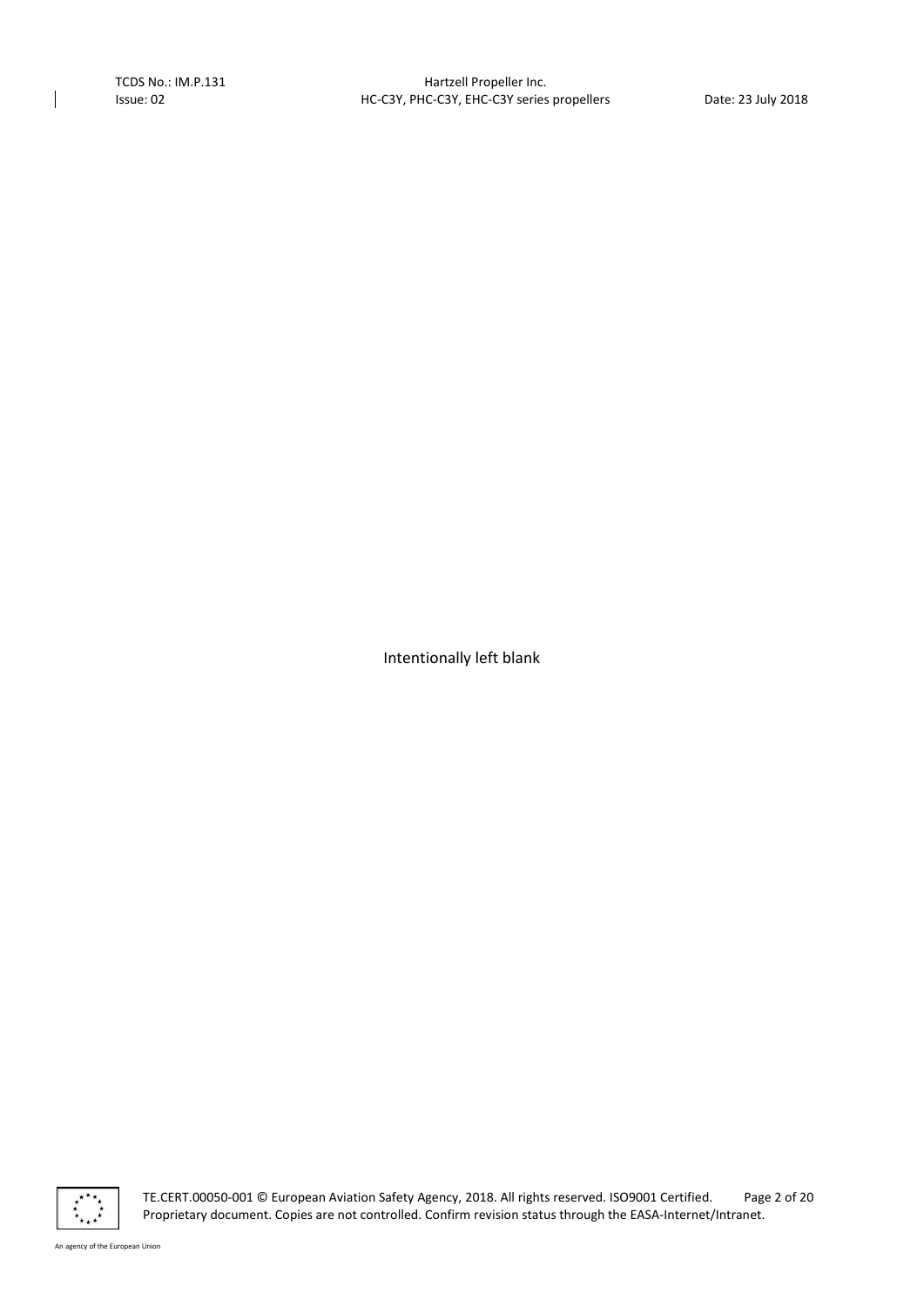# **TABLE OF CONTENTS**

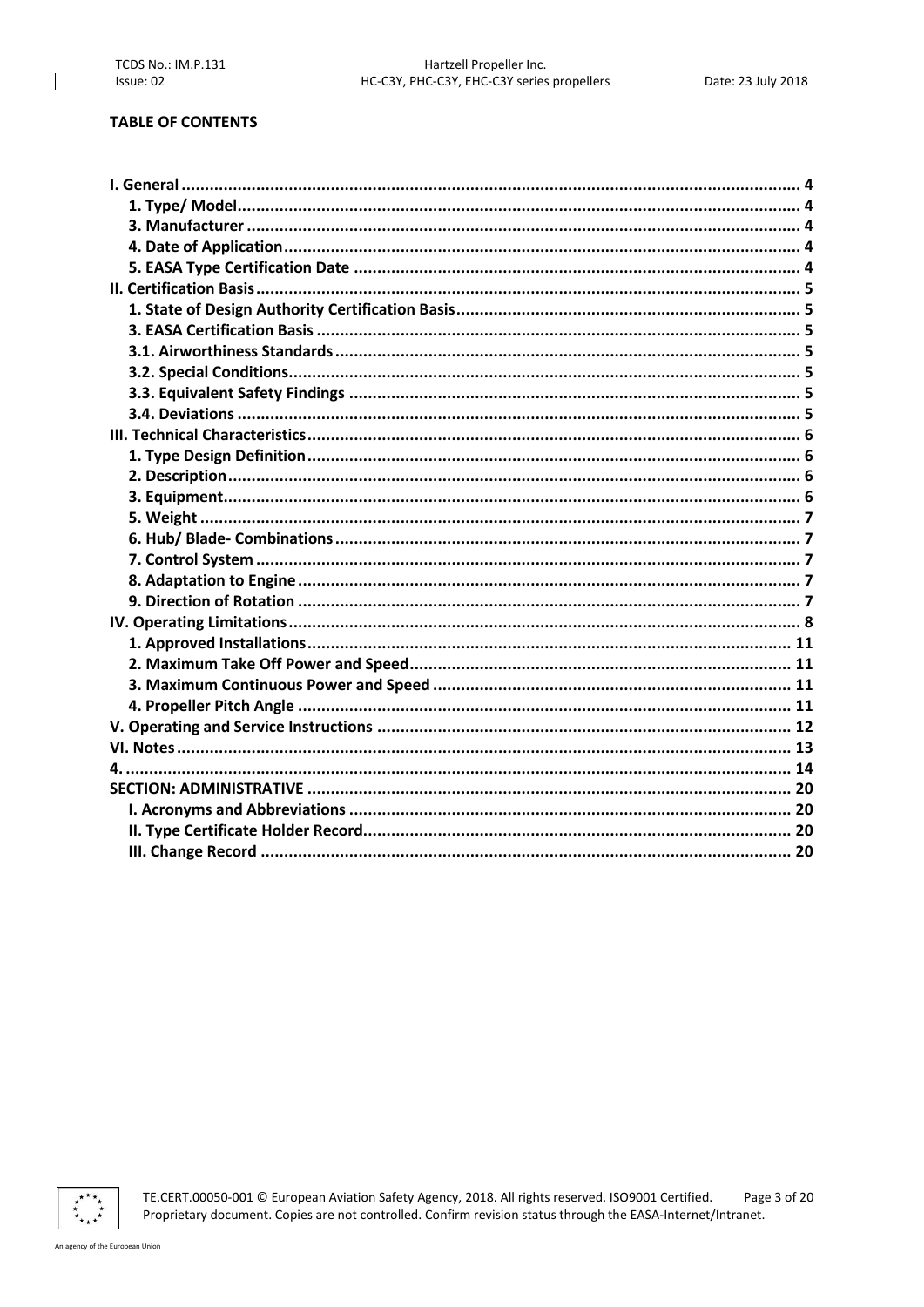# <span id="page-3-0"></span>**I. General**

#### <span id="page-3-1"></span>**1. Type/ Model**

HC-C3Y / HC-C3YF-1, -2, -4, -5, HC-C3YK-1, -2, HC-C3YN-2, -4, -5, HC-C3Y1R-1,HC-C3YR-1, -2, -4 EHC-C3Y / EHC-C3YF-1, -2 PHC-C3Y / PHC-C3YD-2, PHC-C3YF-1, -2

#### **2. Type Certificate Holder**

Hartzell Propeller Inc. One Propeller Place Piqua, OH 45356-2634 USA

# <span id="page-3-2"></span>**3. Manufacturer**

Hartzell Propeller Inc.

#### <span id="page-3-3"></span>**4. Date of Application**

| PHC-C3YD-2:       | 12 June 2018 | PHC-C3YF-1, -2: | Before 1979* |
|-------------------|--------------|-----------------|--------------|
| HC-C3YK-1, -2:    | Before 1976* | EHC-C3YF-1, -2: | Before 1979* |
| $HC-C3YF-1, -2$ : | Before 1976* | $HC-C3YN-4:$    | 03 July 2001 |
| $HC-C3YF-4, -5:$  | 03 July 2001 | $HC-C3YN-5:$    | Before 1988* |
| $HC-C3YR-1, -2$ : | Before 1976* | HC-C3Y1R-1:     | 12 June 2018 |
| <b>HC-C3YN-2:</b> | Before 1976* | $HC-C3YR-4$ :   | Before 1996* |

\*: The exact Date of Application was not recorded in individual EASA Member States.

# <span id="page-3-4"></span>**5. EASA Type Certification Date**

| PHC-C3YD-2:       | 23 July 2018      | PHC-C3YF-1, -2:   | 22 June 1979*     |
|-------------------|-------------------|-------------------|-------------------|
| HC-C3YK-1, -2:    | 01 November 1976* | EHC-C3YF-1, -2:   | 22 June 1979*     |
| HC-C3YF-1, -2:    | 01 November 1976* | HC-C3YN-4:        | 05 November 2001* |
| HC-C3YF-4, -5:    | 05 November 2001* | $HC-C3YN-5:$      | 25 November 1988* |
| HC-C3YR-1, -2:    | 01 November 1976* | HC-C3Y1R-1:       | 23 July 2018      |
| <b>HC-C3YN-2:</b> | 01 November 1976* | <b>HC-C3YR-4:</b> | 18 June 1996*     |

\*: The EASA Certification Date has been taken over from individual EASA Member States.



TE.CERT.00050-001 © European Aviation Safety Agency, 2018. All rights reserved. ISO9001 Certified. Page 4 of 20 Proprietary document. Copies are not controlled. Confirm revision status through the EASA-Internet/Intranet.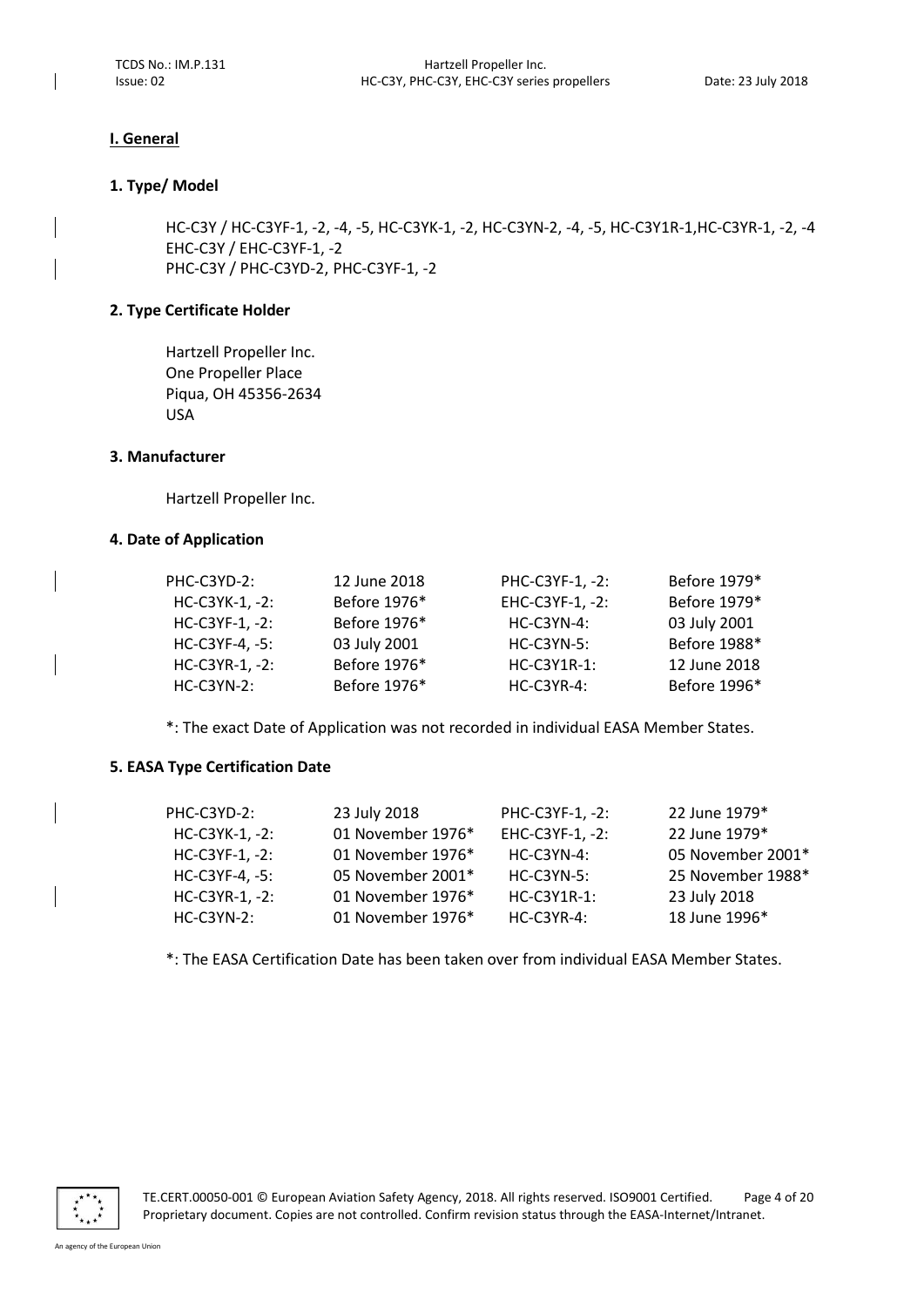# <span id="page-4-0"></span>**II. Certification Basis**

#### <span id="page-4-1"></span>**1. State of Design Authority Certification Basis**

Refer to FAA TCDS no. P25EA.

# **2. Reference Date for determining the applicable airworthiness requirements**

22 November 1965: HC-C3Y(F,K)-2, HC-C3Y(F,N)-4, HC-C3Y(F,N)-5,(E)HC-C3YF-2, HC-C3YN -2, HC-C3YR-1, HC-C3YK-1, EHC-C3YF-1, PHC-C3YF-1, HC-C3YR-2, PHC-C3YF-2, HC-C3YR-1, PHC-C3YF-1 and HC-C3YR-4 01 August 1990: PHC-C3YD-2 19 March 2013: HC-C3Y1R-1

# <span id="page-4-2"></span>**3. EASA Certification Basis**

# <span id="page-4-3"></span>**3.1. Airworthiness Standards**

HC-C3Y(F,K)-2, HC-C3Y(F,N)-4, HC-C3Y(F,N)-5,(E)HC-C3YF-2, HC-C3YN -2 and PHC-C3YD-2: 14 CFR Part 35 with amendments 35-1 through 35-6 effective 1 August 1990.

HC-C3YR-1, HC-C3YK-1, EHC-C3YF-1, PHC-C3YF-1, HC-C3YR-2 and PHC-C3YF-2: 14 CFR Part 35 with amendments 35-1 through 35-9 effective 19 March 2013.

HC-C3YR-1, PHC-C3YF-1 and HC-C3YR-4: 14 CFR Part 35 with amendments 35-1 through 35-10 effective 30 August 2017.

HC-C3Y1R-1:

CS-P Amendment 1 dated 16 November 2006 as issued by EASA Decision No 2006/09/R.

Note 1: Application was made to EASA Member States before EASA was established. Refer to Commission Regulation (EU) No 748/2012.

Note 2: The above mentioned propeller models are EASA certified based on member states approvals prior to EASA existence. The original and updated FAA certification basis as indicated above had been taken over from the FAA TCDS.

# <span id="page-4-4"></span>**3.2. Special Conditions**

None

# <span id="page-4-5"></span>**3.3. Equivalent Safety Findings**

None

#### <span id="page-4-6"></span>**3.4. Deviations**

None

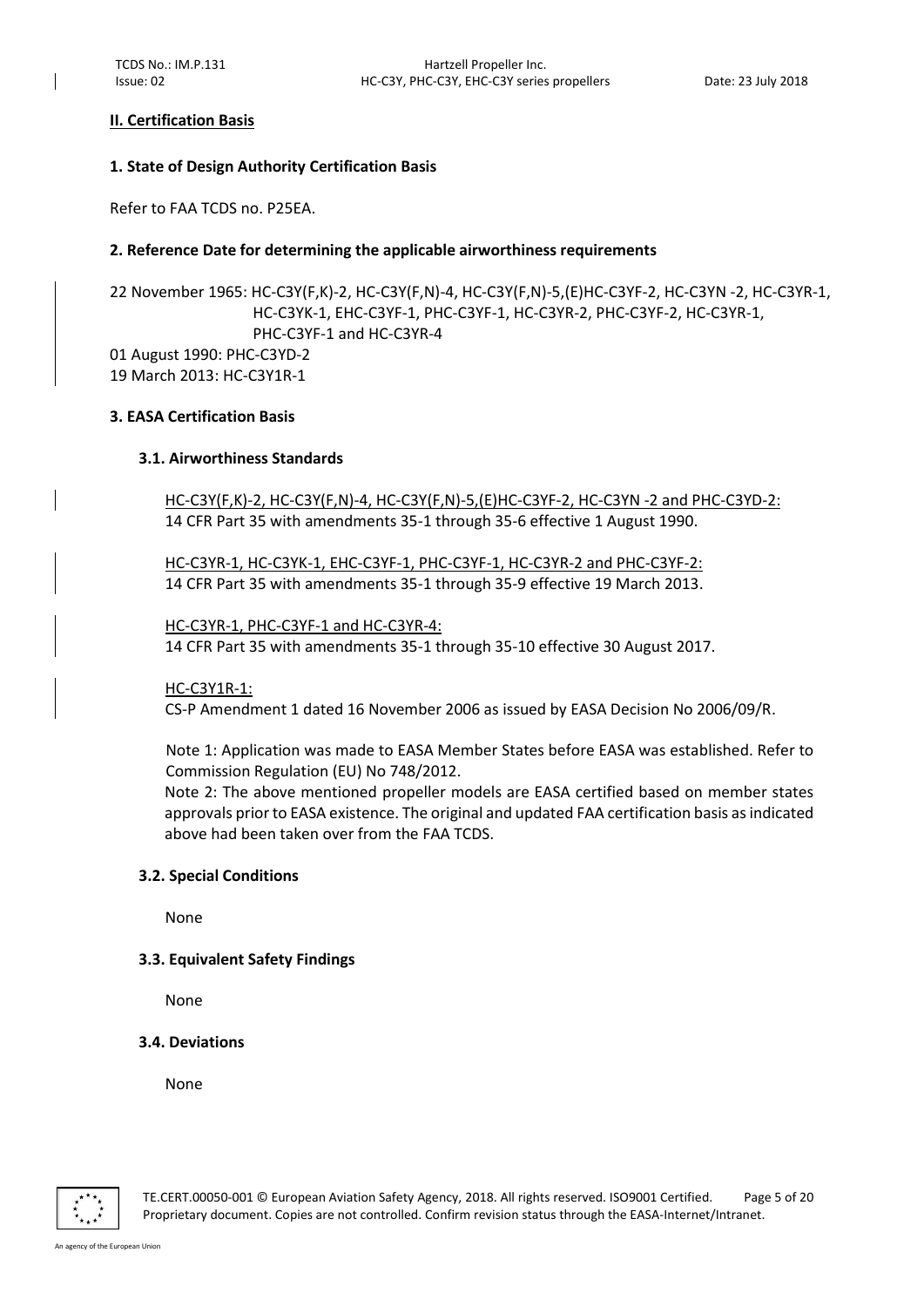#### <span id="page-5-0"></span>**III. Technical Characteristics**

#### <span id="page-5-1"></span>**1. Type Design Definition**

The propeller type is defined by a propeller assembly drawing including a parts list (or later approved revisions).

| PHC-C3YD-2        | Drawing E-7762 dated 24.07.2003 |
|-------------------|---------------------------------|
| $HC-C3YF-1$       | Drawing D-3250 dated 14.03.1966 |
| $HC-C3YF-2$       | Drawing D-3255 dated 19.01.1965 |
| HC-C3YF-4         | Drawing D-4215 dated 04.02.1976 |
| HC-C3YF-5         | Drawing D-3680 dated 30.01.1981 |
| EHC-C3YF-1        | Drawing D-3250 dated 02.04.1971 |
| EHC-C3YF-2        | Drawing D-3255 dated 14.07.1971 |
| PHC-C3YF-1        | Drawing D-3250 dated 02.04.1971 |
| PHC-C3YF-2        | Drawing D-3255 dated 08.02.1971 |
| HC-C3YK-1         | Drawing D-3250 dated 14.03.1966 |
| $HC-C3YK-2$       | Drawing D-3255 dated 19.01.1965 |
| HC-C3YN-2         | Drawing D-3255 dated 24.04.1969 |
| HC-C3YN-4         | Drawing D-4215 dated 04.02.1976 |
| HC-C3YN-5         | Drawing D-3690 dated 26.07.1983 |
| <b>HC-C3Y1R-1</b> | Drawing 103007 dated 13.02.2009 |
| HC-C3YR-1         | Drawing D-3250 dated 12.04.1968 |
| HC-C3YR-2         | Drawing D-3255 dated 19.04.1968 |
| HC-C3YR-4         | Drawing D-4215 dated 04.02.1976 |
|                   |                                 |

#### <span id="page-5-2"></span>**2. Description**

The propeller is a 3-blade variable pitch propeller with a hydraulically operated blade pitch change mechanism providing the operation mode "Constant Speed". The -1 and -4 models do not feather, the -2 and -5 models incorporate feathering and unfeathering features, the -5 model is turbine oil compatible. (See Notes 1 and 4).

The hub is a two piece aluminium alloy. Each blade is supported in the hub with a ball thrust bearing. The blade materials are:

- Aluminium alloy and
- Composite.

Optional equipment includes spinner and ice protection (See Note 7).

#### <span id="page-5-3"></span>**3. Equipment**

| Spinner:        | See Note 7. |
|-----------------|-------------|
| Governor:       | See Note 3. |
| Ice Protection: | See Note 7. |



TE.CERT.00050-001 © European Aviation Safety Agency, 2018. All rights reserved. ISO9001 Certified. Page 6 of 20 Proprietary document. Copies are not controlled. Confirm revision status through the EASA-Internet/Intranet.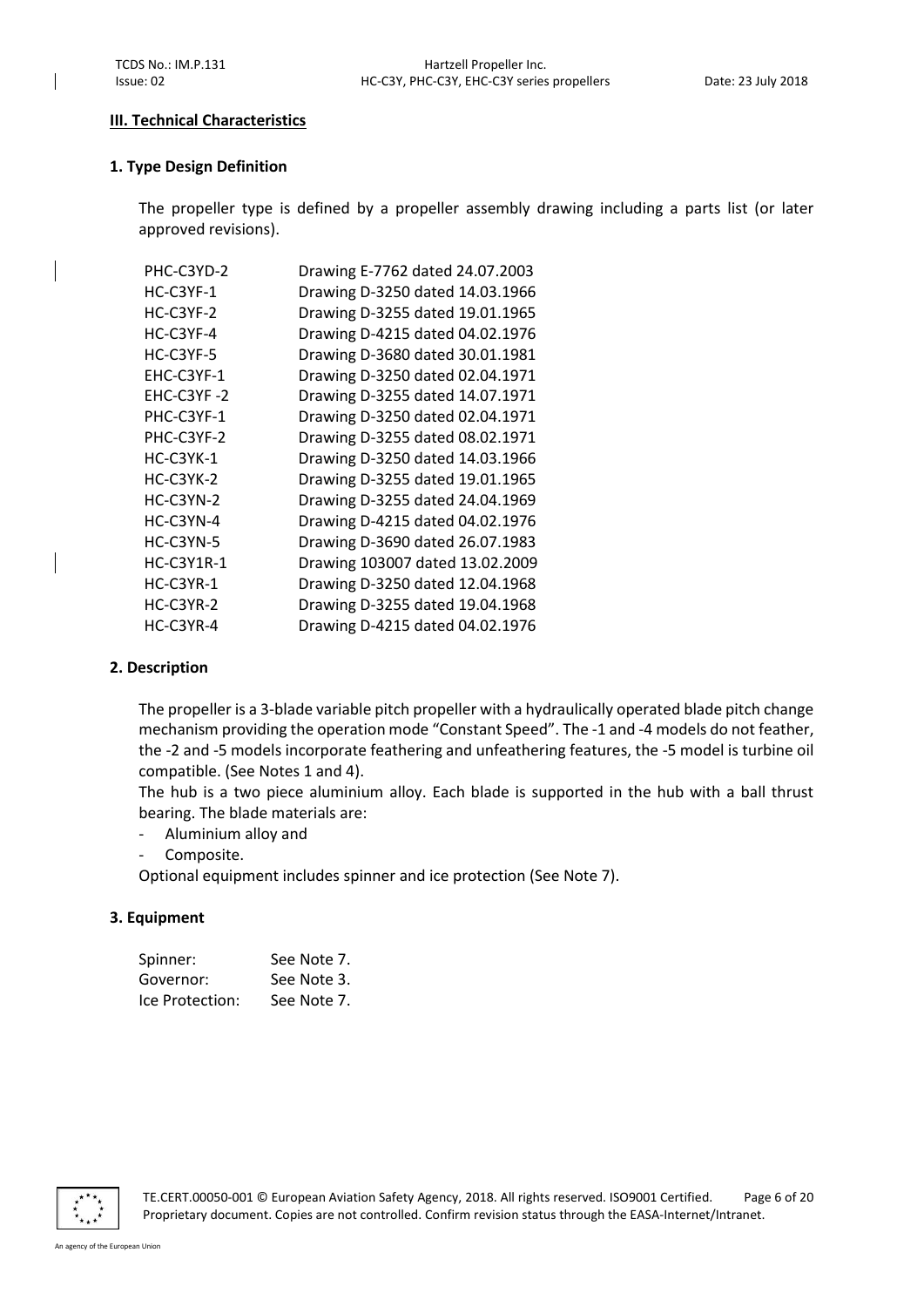#### **4. Dimensions**

See table of Section IV.

#### <span id="page-6-0"></span>**5. Weight**

Depending on Propeller-Design Configuration: See table of Section IV.

#### <span id="page-6-1"></span>**6. Hub/ Blade- Combinations**

See table of Section IV.

#### <span id="page-6-2"></span>**7. Control System**

Propeller governors: See Note 3.

#### <span id="page-6-3"></span>**8. Adaptation to Engine**

Special flange: See Note 1.

#### <span id="page-6-4"></span>**9. Direction of Rotation**

Direction of rotation (viewed in flight direction) as identified by a letter-code in the propeller designation (See Note 5).



TE.CERT.00050-001 © European Aviation Safety Agency, 2018. All rights reserved. ISO9001 Certified. Page 7 of 20 Proprietary document. Copies are not controlled. Confirm revision status through the EASA-Internet/Intranet.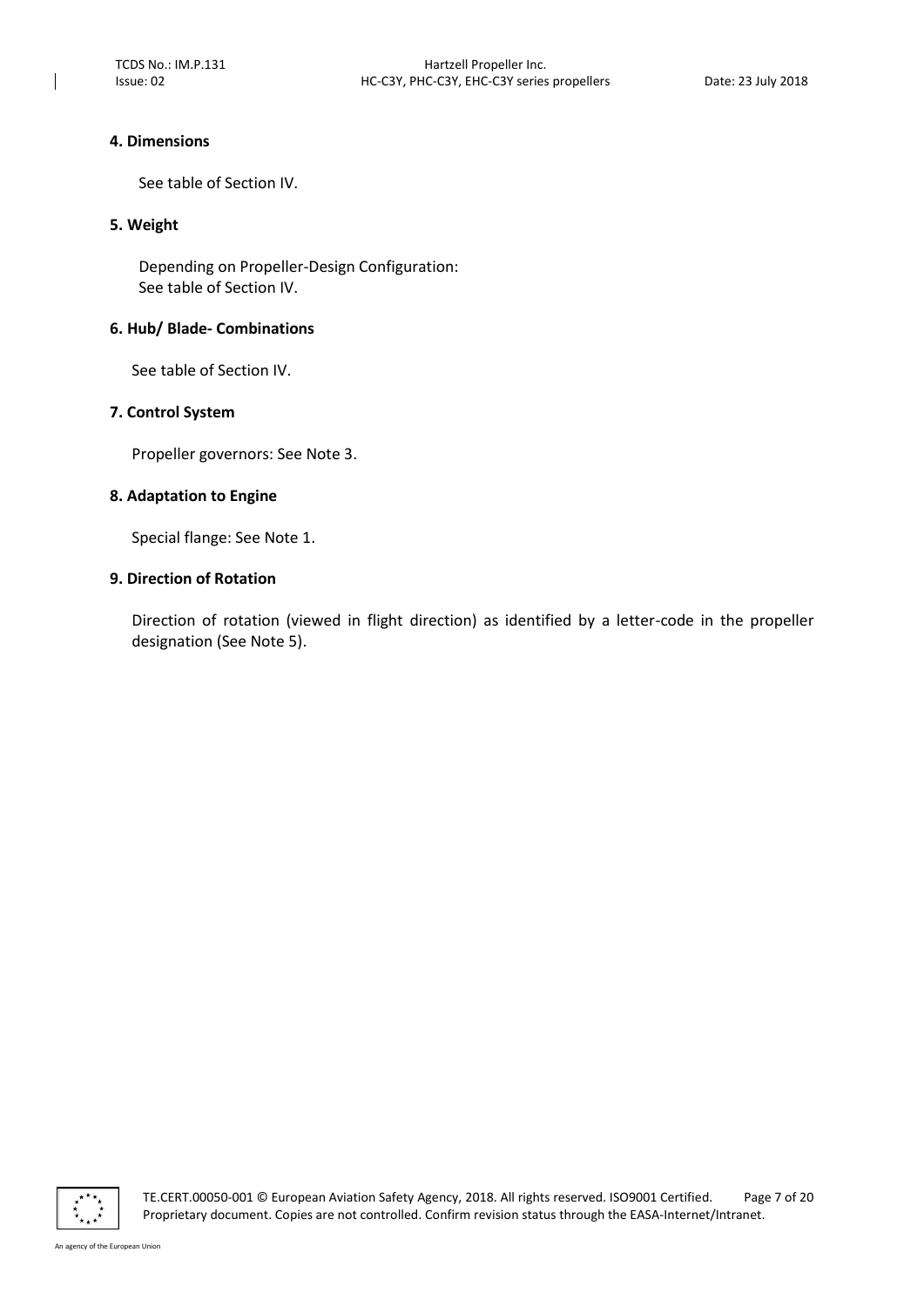# TCDS No.: IM.P.131 Hartzell Propeller Inc.<br>Issue: 02 HC-C3Y, PHC-C3Y, EHC-C3Y series HC-C3Y, PHC-C3Y, EHC-C3Y series propellers Date: 23 July 2018

# <span id="page-7-0"></span>**IV. Operating Limitations**

| <b>Blades</b>        |       | Max. Continous                  | Take Off                        |            | <b>Diameter Limits</b>                   | Approx. Max. Wt.                                                                       | Blade                         |
|----------------------|-------|---------------------------------|---------------------------------|------------|------------------------------------------|----------------------------------------------------------------------------------------|-------------------------------|
| (See Note 2)         |       | $kW$ - rpm (min <sup>-1</sup> ) | $kW$ - rpm (min <sup>-1</sup> ) |            | (cm)<br>(See Note 2)                     | Complete (kg)<br>(See Notes 3,7)                                                       | Construction<br>(See Note 10) |
|                      |       |                                 |                                 |            |                                          |                                                                                        |                               |
|                      |       |                                 |                                 |            |                                          | Non-Counterweighted Propellers HC-C3YF-1, EHC-C3YF-1, PHC-C3YF-1, HC-C3YK-1, HC-C3YR-1 |                               |
| 6660-0<br>to 6660-6  | 289,3 | 2700                            | 289,3                           | 2700       | 172,7 to 157,5<br>$(-0)$ to $-6$ )       | 35,8                                                                                   | Aluminum Alloy                |
| 6890-0<br>to 6890-10 | 261,0 | 2850                            | 261,0                           | 2850       | 177,8 to 152,4<br>$(-0 to -10)$          | 34,6                                                                                   | Aluminum Alloy                |
| 7282-0<br>to 7282-6  | 223,7 | 2700                            | 223,7                           | 2700       | 188,0 to 172,7<br>$(-0)$ to $-6$ )       | 30,8                                                                                   | Aluminum Alloy                |
| 7382-0<br>to 7382-10 | 261,0 | 2850                            | 261,0                           | 2850       | 190,5 to 165,1<br>$(-0 to -10)$          | 31,3                                                                                   | Aluminum Alloy                |
| 7392-0<br>to 7392-10 | 261,0 | 2850                            | 261,0                           | 2850       | 190,5 to 165,1<br>$(-0 to -10)$          | 32,9                                                                                   | Aluminum Alloy                |
| 7451-0<br>to 7451-8  | 289,3 | 2700                            | 289,3                           | 2700       | 193,0 to 172,7<br>$(-0 to -8)$           | 36,3                                                                                   | Aluminum Alloy                |
| 7453-0<br>to 7453-8  | 231,2 | 2800                            | 231,2                           | 2800       | 193,0 to 172,7<br>$(-0 to -8)$           | 32,2                                                                                   | Aluminum Alloy                |
| 7479-2<br>to 7479-8  | 283,4 | 2900                            | 283,4                           | 2900       | 188,0 to 172,7<br>$(-2 to -8)$           | 34,6                                                                                   | Aluminum Alloy                |
| 7590-0<br>to 7590-10 | 261,0 | 2850                            | 261,0                           | 2850       | 195,6 to 170,2<br>$(-0 to -10)$          | 33,1                                                                                   | Aluminum Alloy                |
| 7663-0<br>to 7663-10 | 261,0 | 2800                            | 261,0                           | 2800       | 198,1 to 172,7<br>$(-0 to -10)$          | 31,3                                                                                   | Aluminum Alloy                |
| 7666-0<br>to 7666-10 | 231,2 | 2700                            | 231,2                           | 2700       | 198,1 to 172,7<br>$(-0 to -10)$          | 34,5                                                                                   | Aluminum Alloy                |
| 7691-0<br>to 7691-10 | 261,0 | 2850                            | 261,0                           | 2850       | 198,1 to 172,7<br>$(-0 to -10)$          | 30,4                                                                                   | Aluminum Alloy                |
| 7693+2<br>to 7693-10 | 289,3 | 2700                            | 289,3                           | 2700<br>or | 203,2 to 172,7<br>$(+2 \text{ to } -10)$ | 33,1                                                                                   | Aluminum Alloy                |
|                      |       |                                 | 261,0                           | 2850       |                                          |                                                                                        |                               |
| 7854-0<br>to 7854-8  | 289,3 | 2700                            | 289,3                           | 2700       | 203,2 to 182,9<br>$(-0 to -8)$           | 35,4                                                                                   | Aluminum Alloy                |
| 8068+2<br>to 8068-10 | 261,0 | 2700                            | 261,0                           | 2700       | 213,4 to 182,9<br>$(+2 to -10)$          | 34,9                                                                                   | Aluminum Alloy                |
| 8068-2<br>to 8068-10 | 261,0 | 2700                            | 231,2                           | 2850       | 203,2 to 182,9<br>$(-2 to -10)$          | 34,9                                                                                   | Aluminum Alloy                |
| 8459-0<br>to 8459-14 | 289,3 | 2700                            | 289,3                           | 2700       | 218,4 to 182,9<br>$(-0 to -14)$          | 32,7                                                                                   | Aluminum Alloy                |
| 8465-0<br>to 8465-14 | 289,3 | 2700                            | 289,3                           | 2700       | 218,4 to 182,9<br>$(-0 to -14)$          | 33,6                                                                                   | Aluminum Alloy                |
| 8467-0<br>to 8467-14 | 289,3 | 2575                            | 289,3                           | 2575       | 218,4 to 182,9<br>$(-0 to -14)$          | 35,4                                                                                   | Aluminum Alloy                |



TE.CERT.00050-001 © European Aviation Safety Agency, 2018. All rights reserved. ISO9001 Certified. Page 8 of 20 Proprietary document. Copies are not controlled. Confirm revision status through the EASA-Internet/Intranet.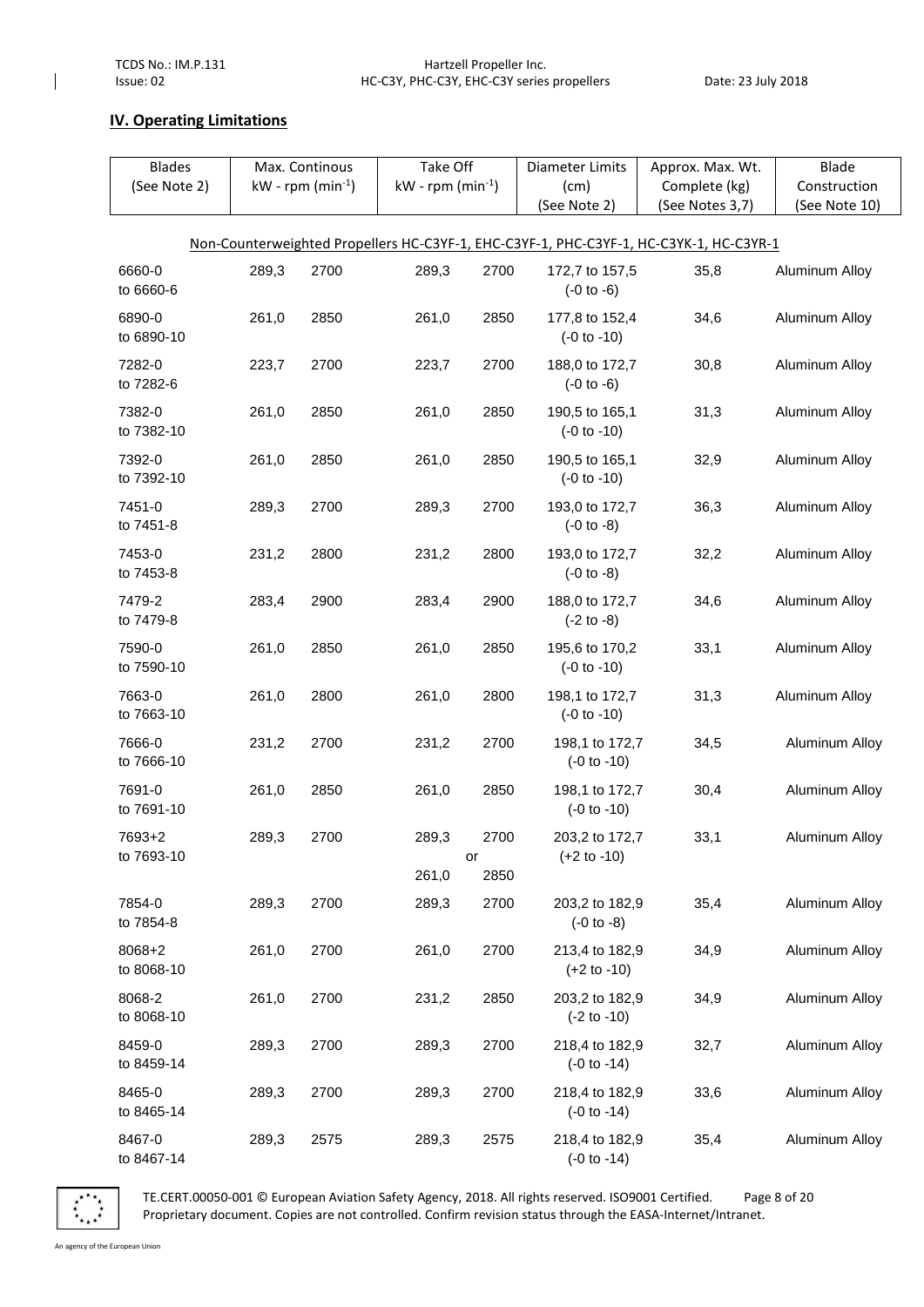| TCDS No.: IM.P.131<br>Issue: 02 |       |      | HC-C3Y, PHC-C3Y, EHC-C3Y series propellers | Hartzell Propeller Inc. |                                                                                                    |      | Date: 23 July 2018 |
|---------------------------------|-------|------|--------------------------------------------|-------------------------|----------------------------------------------------------------------------------------------------|------|--------------------|
| 8468-0<br>to 8468-14            | 289,3 | 2700 | 289,3                                      | 2700                    | 218,4 to 182,9<br>$(-0 to -14)$                                                                    | 34,6 | Aluminum Alloy     |
| 8468-6<br>to 8468-14            | 231,2 | 2850 | 231,2                                      | 2850                    | 203,2 to 182,9<br>$(-6 to -14)$                                                                    | 34,6 | Aluminum Alloy     |
| 8470-0<br>to 8470-14            | 289,3 | 2700 | 289,3                                      | 2700                    | 218,4 to 182,9<br>$(-0 to -14)$                                                                    | 33,6 | Aluminum Alloy     |
| 8475-0<br>to 8475-14            | 289,3 | 2650 | 289,3                                      | 2650                    | 218,4 to 182,9<br>$(-0 to -14)$                                                                    | 35,4 | Aluminum Alloy     |
| 8477-0<br>to 8477-14            | 289,3 | 2575 | 289,3                                      | 2575                    | 218,4 to 182,9<br>$(-0 to -14)$                                                                    | 36,7 | Aluminum Alloy     |
| 8483-0<br>to 8483-14            | 289,3 | 2650 | 289,3                                      | 2650                    | 218,4 to 182,9<br>$(-0 to -14)$                                                                    | 36,7 | Aluminum Alloy     |
| 9587-0<br>to 9587-22            | 296,8 | 1810 | 311,7                                      | 1810                    | 246,4 to 190,5<br>$(-0)$ to $-22)$                                                                 | 35,4 | Aluminum Alloy     |
| 9587-2<br>to 9587-22            | 238,6 | 2200 | 238,6                                      | 2200                    | 241,3 to 190,5<br>$(-2 to -22)$                                                                    | 35,4 | Aluminum Alloy     |
| 9587-15<br>to 9587-25           | 212,5 | 2700 | 212,5                                      | 2700                    | 208,3 to 182,9<br>$(-15 \text{ to } -25)$                                                          | 35,4 | Aluminum Alloy     |
| 9684-0<br>to 9684-16            | 212,5 | 2000 | 212,5                                      | 2000                    | 243,8 to 203,2<br>$(-0 to -16)$                                                                    | 38,6 | Aluminum Alloy     |
|                                 |       |      |                                            |                         | Non-Counterweighted Propellers HC-C3YF-1, EHC-C3YF-1, PHC-C3YF-1, HC-C3YK-1, HC-C3YR-1, HC-C3Y1R-1 |      |                    |
| N7605-0<br>to N7605-10          | 261,0 | 2700 | 261,0                                      | 2700                    | 198,1 to 172,7<br>$(-0 to -10)$                                                                    | 30,6 | Composite          |
|                                 |       |      | Non-Counterweighted Propellers HC-C3YR-1   |                         |                                                                                                    |      |                    |
| 7468-0<br>to 7468-10            | 261,0 | 2700 | 261,0                                      | 2700                    | 193,0 to 167,6<br>$(-0 to -10)$                                                                    | 32,9 | Aluminum Alloy     |
| 7690                            | 261,0 | 2850 | 261,0                                      | 2850                    | 198,1                                                                                              | 27,2 | Aramid Composite   |
|                                 |       |      |                                            |                         | Non-Counterweighted Propellers HC-C3YR-1, HC-C3Y1R-1                                               |      |                    |
| NG8301-0<br>to NG8301-7         | 261,0 | 2700 | 261,0                                      | 2700                    | 215,9 to 198,1<br>$(-0 to -7)$                                                                     | 30,8 | Composite          |
|                                 |       |      |                                            |                         | Non-Counterweighted Propellers HC-C3YF-1, PHC-C3YF-1                                               |      |                    |
| NG8301-0<br>to NG8301-7         | 261,0 | 2850 | 261,0                                      | 2850                    | 215,9 to 198,1<br>$(-0 to -7)$                                                                     | 30,8 | Composite          |
|                                 |       |      | Counterweighted Propellers HC-C3YR-4       |                         |                                                                                                    |      |                    |
| C7690                           | 261,0 | 2850 | 261,0                                      | 2850                    | 198,1                                                                                              | 31,8 | Aramid Composite   |
| C7693+2-0<br>to C7693-10        | 261,0 | 2700 | 261,0                                      | 2700                    | 203,2 to 172,7<br>$(-0 to -10)$                                                                    | 34,7 | Aluminum Alloy     |
| NC8302-0<br>to NC8302-7         | 261,0 | 2700 | 261,0                                      | 2700                    | 215,9 to 198,1<br>$(-0 to -7)$                                                                     | 29,9 | Composite          |
|                                 |       |      | Counterweighted Propellers PHC-C3YD-2      |                         |                                                                                                    |      |                    |
| C9587-4<br>to C9587-10          | 279,6 | 2275 | 279,6                                      | 2275                    | 236,2 to 221,0<br>$(-4 to -10)$                                                                    | 39,5 | Aluminum Alloy     |

 $\frac{1}{x}$ 

TE.CERT.00050-001 © European Aviation Safety Agency, 2018. All rights reserved. ISO9001 Certified. Page 9 of 20 Proprietary document. Copies are not controlled. Confirm revision status through the EASA-Internet/Intranet.

 $\overline{\phantom{a}}$ 

 $\overline{\phantom{a}}$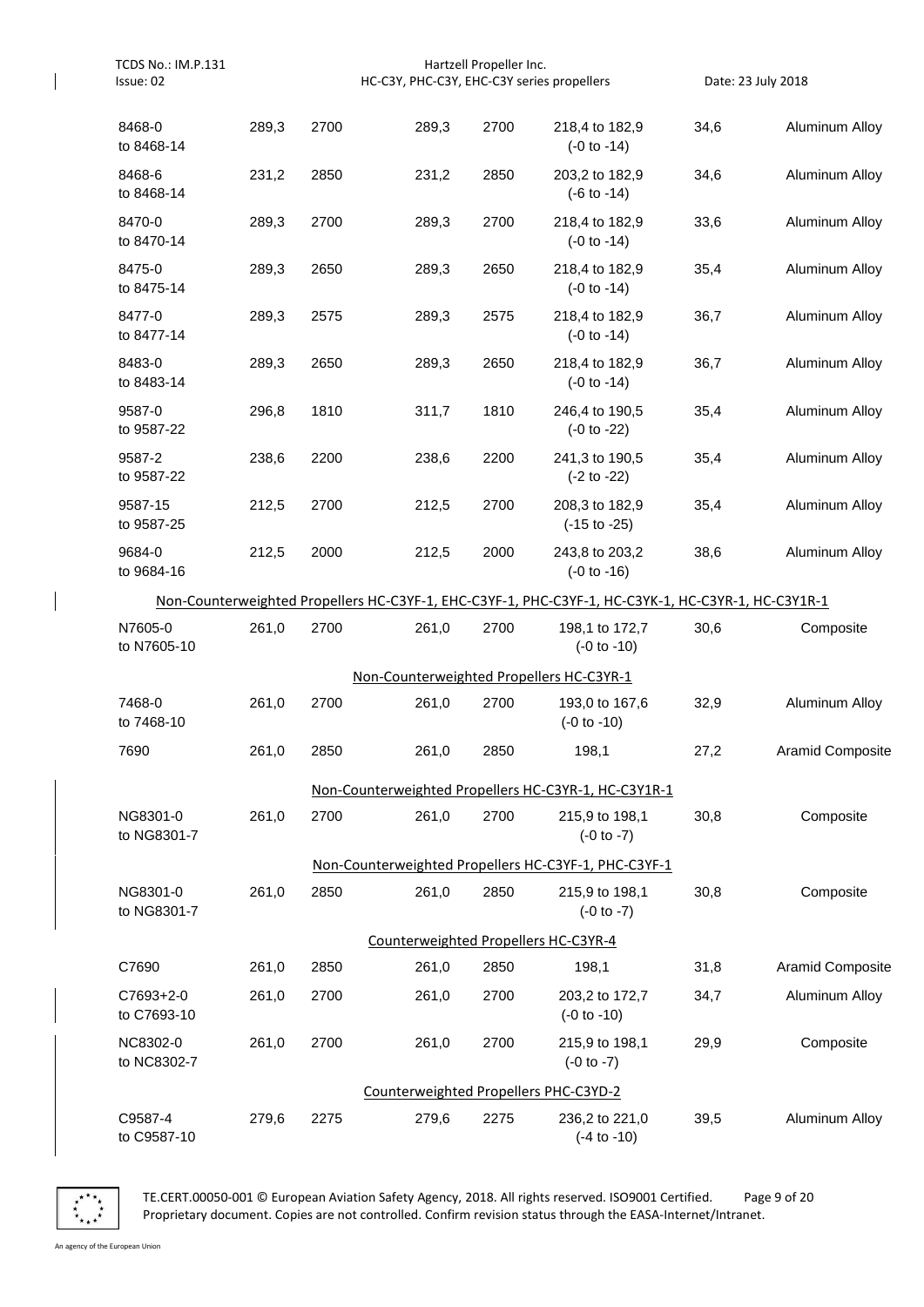TCDS No.: IM.P.131 Hartzell Propeller Inc.<br>Issue: 02 HC-C3Y, PHC-C3Y, EHC-C3Y series HC-C3Y, PHC-C3Y, EHC-C3Y series propellers Date: 23 July 2018

|                        |       |      |       |      | Counterweighted Propellers HC-C3YF-2, EHC-C3YF-2, PHC-C3YF-2, HC-C3YK-2,<br>HC-C3YN-2, HC-C3YR-2, HC-C3YF-4, HC-C3YN-4, HC-C3YR-4, HC-C3YF-5, HC-C3YN-5 |       |                       |
|------------------------|-------|------|-------|------|---------------------------------------------------------------------------------------------------------------------------------------------------------|-------|-----------------------|
| C6660-0<br>to C6660-6  | 289,3 | 2700 | 289,3 | 2700 | 172,7 to 157,5<br>$(-0)$ to $-6$ )                                                                                                                      | 39,5  | Aluminum Alloy        |
| C6890-0<br>to C6890-10 | 261,0 | 2850 | 261,0 | 2850 | 177,8 to 152,4<br>$(-0 to -10)$                                                                                                                         | 37,6  | Aluminum Alloy        |
| C7282-0<br>to C7282-6  | 223,7 | 2700 | 223,7 | 2700 | 188,0 to 172,7<br>$(-0)$ to $-6$ )                                                                                                                      | 34,9  | Aluminum Alloy        |
| C7382-0<br>to C7382-10 | 261,0 | 2850 | 261,0 | 2850 | 190,5 to 165,1<br>$(-0 to -10)$                                                                                                                         | 35,4  | Aluminum Alloy        |
| C7391-0<br>to C7391-10 | 261,0 | 2700 | 261,0 | 2700 | 190,5 to 165,1<br>$(-0 to -10)$                                                                                                                         | 36,6  | Aluminum Alloy        |
| C7451-0<br>to C7451-8  | 289,3 | 2700 | 289,3 | 2700 | 193,0 to 172,7<br>$(-0 to -8)$                                                                                                                          | 40,4  | Aluminum Alloy        |
| C7453-0<br>to C7453-8  | 231,2 | 2800 | 231,2 | 2800 | 193,0 to 172,7<br>$(-0 to -8)$                                                                                                                          | 36,3  | <b>Aluminum Alloy</b> |
| C7479-2<br>to C7479-8  | 283,4 | 2900 | 283,4 | 2900 | 188,0 to 172,7<br>$(-2 to -8)$                                                                                                                          | 38,1  | Aluminum Alloy        |
| C7590-0<br>to C7590-10 | 261,0 | 2850 | 261,0 | 2850 | 195,6 to 170,2<br>$(-0 to -10)$                                                                                                                         | 37,2  | Aluminum Alloy        |
| C7663-0<br>to C7663-10 | 261,0 | 2800 | 261,0 | 2800 | 198,1 to 172,7<br>$(-0 to -10)$                                                                                                                         | 35,4  | Aluminum Alloy        |
| C7666-0<br>to C7666-10 | 231,2 | 2700 | 231,2 | 2700 | 198,1 to 172,7<br>$(-0 to -10)$                                                                                                                         | 38,6  | Aluminum Alloy        |
| C7691-0<br>to C7691-10 | 261,0 | 2850 | 261,0 | 2850 | 198,1 to 172,7<br>$(-0 to -10)$                                                                                                                         | 34,5. | Aluminum Alloy        |
| C7854-0<br>to C7854-8  | 289,3 | 2650 | 289,3 | 2650 | 203,2 to 182,9<br>$(-0 to -8)$                                                                                                                          | 39,5  | Aluminum Alloy        |
| C8459-0<br>to C8459-14 | 289,3 | 2700 | 289,3 | 2700 | 218,4 to 182,9<br>$(-0)$ to $-14)$                                                                                                                      | 36,7  | Aluminum Alloy        |
| C8465-0<br>to C8465-14 | 289,3 | 2700 | 289,3 | 2700 | 218,4 to 182,9<br>$(-0 to -14)$                                                                                                                         | 39,5  | Aluminum Alloy        |
| C8467-0<br>to C8467-14 | 289,3 | 2575 | 289,3 | 2575 | 218,4 to 182,9<br>$(-0 to -14)$                                                                                                                         | 39,5  | Aluminum Alloy        |
| C8468-0<br>to C8468-14 | 289,3 | 2700 | 289,3 | 2700 | 218,4 to 182,9<br>$(-0 to -14)$                                                                                                                         | 38,1  | Aluminum Alloy        |
| C8468-6<br>to C8468-14 | 231,2 | 2850 | 231,2 | 2850 | 203,2 to 182,9<br>$(-6 to -14)$                                                                                                                         | 38,1  | Aluminum Alloy        |
| C8470-0<br>to C8470-14 | 289,3 | 2700 | 289,3 | 2700 | 218,4 to 182,9<br>$(-0 to -14)$                                                                                                                         | 39,5  | Aluminum Alloy        |
| C8475-0<br>to C8475-14 | 289,3 | 2650 | 289,3 | 2650 | 218,4 to 182,9<br>$(-0 to -14)$                                                                                                                         | 39,5  | Aluminum Alloy        |

 $x^{*}_{x}$ <br>  $x^{*}_{x}$ <br>  $x^{*}_{x}$ 

TE.CERT.00050-001 © European Aviation Safety Agency, 2018. All rights reserved. ISO9001 Certified. Page 10 of 20 Proprietary document. Copies are not controlled. Confirm revision status through the EASA-Internet/Intranet.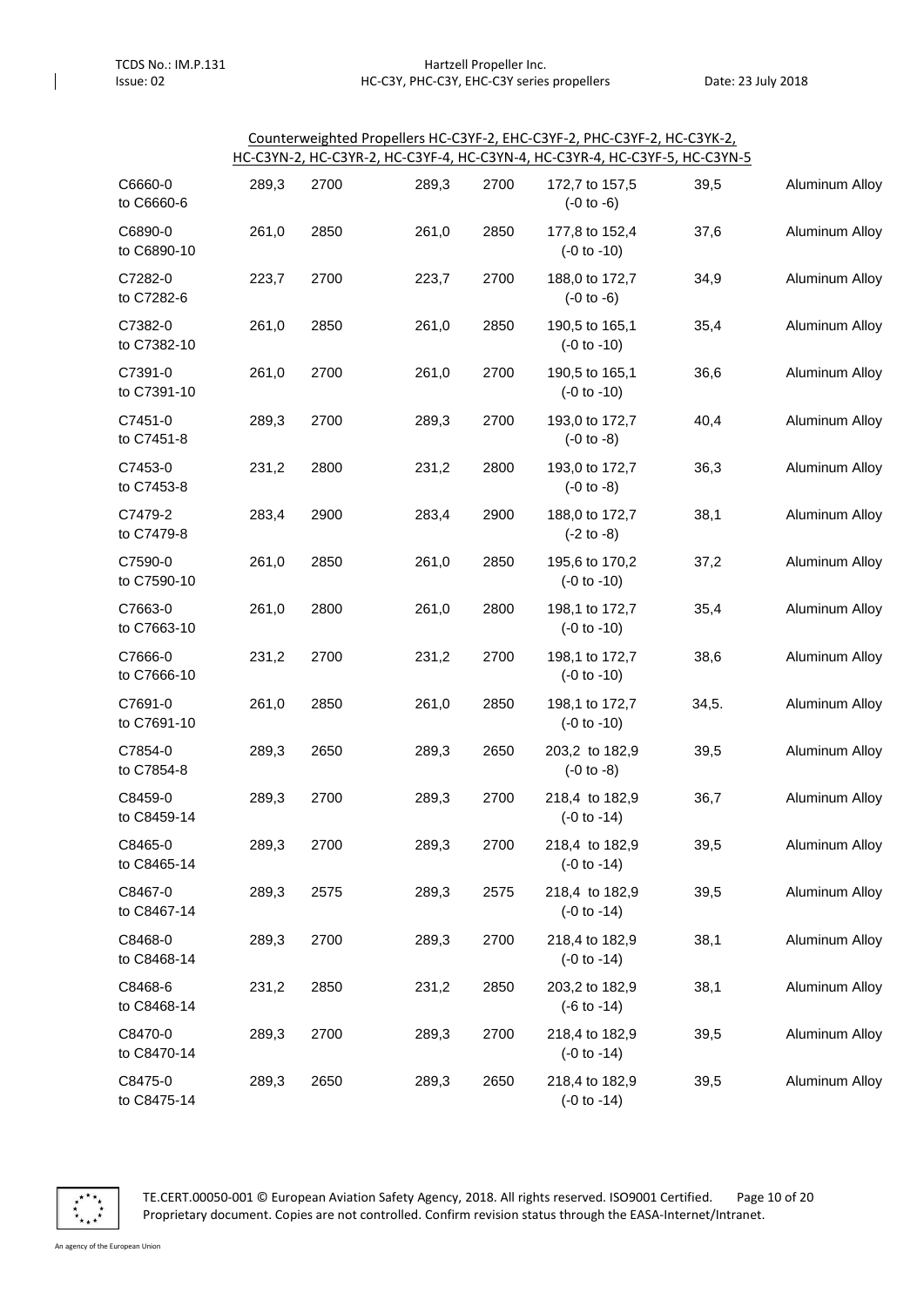| <b>TCDS No.: IM.P.131</b><br>Issue: 02 |       |      | HC-C3Y, PHC-C3Y, EHC-C3Y series propellers | Hartzell Propeller Inc. |                                                                  |      | Date: 23 July 2018 |
|----------------------------------------|-------|------|--------------------------------------------|-------------------------|------------------------------------------------------------------|------|--------------------|
| C8475F-0<br>to C8475F-14               | 289,3 | 2650 | 289                                        | 2650                    | 218,4 to 182,9<br>$(-0 to -14)$                                  | 39,5 | Aluminum Alloy     |
| C8477-0<br>to C8477-14                 | 289   | 2575 | 289                                        | 2575                    | 218,4 to 182,9<br>$(-0)$ to $-14$ )                              | 40,8 | Aluminum Alloy     |
| C8483-0<br>to C8483-14                 | 289   | 2650 | 289                                        | 2650                    | 1820<br>218,4 to 182,9<br>$(-0 to -14)$                          | 40,8 | Aluminum Alloy     |
| C9587-0<br>to C9587-22                 | 296,8 | 1810 | 311,7                                      | 1810                    | 246,4 to 190,5<br>$(-0)$ to $-22)$                               | 39,5 | Aluminum Alloy     |
| C9587-2<br>to C9587-22                 | 238,6 | 2200 | 238,6                                      | 2200                    | 241,3 to 190,5<br>$(-2 to -22)$                                  | 39,5 | Aluminum Alloy     |
| C9587-15<br>to C9587-25                | 212,5 | 2700 | 212,5                                      | 2700                    | 208,3 to 182,9<br>$(-15$ to $-25)$                               | 39,5 | Aluminum Alloy     |
| C9684-0<br>to C9684-16                 | 212,5 | 2000 | 212,5                                      | 2000                    | 243,8 to 203,2<br>$(-0 to -16)$                                  | 42,6 | Aluminum Alloy     |
| C9684-3<br>to C9684-16                 | 335,6 | 2133 | 335,6                                      | 2133                    | 236,2 to 203,2<br>$(-3 to -16)$                                  | 42,6 | Aluminum Alloy     |
|                                        |       |      |                                            |                         | Counterweighted Propellers HC-C3YF-2, HC-C3YF-4, HC-C3YF-5,      |      |                    |
|                                        |       |      |                                            |                         | HC-C3YK-2, HC-C3YN-2, HC-C3YN-4, HC-C3YN-5, HC-C3YR-2, HC-C3YR-4 |      |                    |
| C7818-0<br>to C7818-10                 | 341,5 | 2133 | 341,5                                      | 2133                    | 203,2 to 177,8<br>$(-0 to -10)$                                  | 41,3 | Aluminum Alloy     |
|                                        |       |      |                                            |                         | Counterweighted Propellers HC-C3YR-2 and PHC-C3YF-2              |      |                    |
| $C7693+2$<br>to C7693-10               | 289   | 2700 | 289                                        | 2700                    | 203,2 to 172,7<br>$(+2 to -10)$                                  | 36,8 | Aluminum Alloy     |
|                                        |       |      |                                            |                         | Counterweighted Propellers HC-C3YF-2 and HC-C3YN-2               |      |                    |
| C9587-4<br>to C9587-10                 | 279,6 | 2275 | 279,6                                      | 2275                    | 236,2 to 221,0<br>$(-4 to -10)$                                  | 39,5 | Aluminum Alloy     |
|                                        |       |      | Counterweighted Propellers HC-C3YR-2       |                         |                                                                  |      |                    |
| C7690                                  | 261,0 | 2850 | 261,0                                      | 2850                    | 198,1                                                            | 34,6 | Aramid Composite   |

# <span id="page-10-0"></span>**1. Approved Installations**

See Hartzell Manual 159 for approved installations.

# <span id="page-10-1"></span>**2. Maximum Take Off Power and Speed**

See Table of Section IV.

# <span id="page-10-2"></span>**3. Maximum Continuous Power and Speed**

See Table of Section IV.

# <span id="page-10-3"></span>**4. Propeller Pitch Angle**

See Note 3.



TE.CERT.00050-001 © European Aviation Safety Agency, 2018. All rights reserved. ISO9001 Certified. Page 11 of 20 Proprietary document. Copies are not controlled. Confirm revision status through the EASA-Internet/Intranet.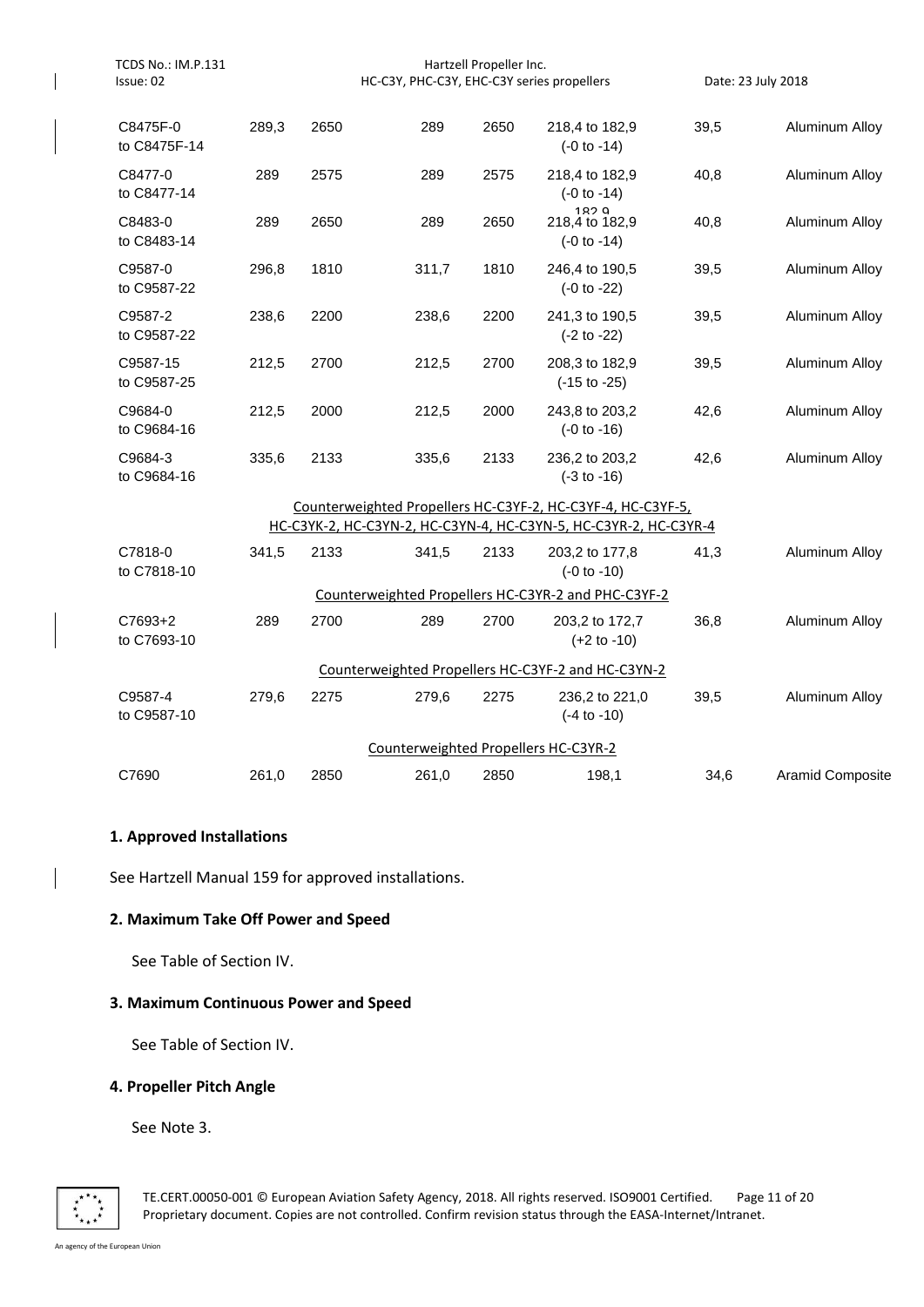$\overline{\phantom{a}}$ 

# <span id="page-11-0"></span>**V. Operating and Service Instructions**

| Instructions for propeller installation and operation | Hartzell Manuals 115N*, 191*                           |
|-------------------------------------------------------|--------------------------------------------------------|
| Instruction for continued airworthiness               | Hartzell Manuals 113B*, 115N*, 127*, 133C*, 202A*      |
| Propeller Owner's Manual and log book                 | Hartzell Manual 115N (*) for propellers with aluminium |
|                                                       | blades                                                 |
| Propeller Integration Manual                          | Hartzell Manual 191*                                   |
| Blade Overhaul procedure and dimensional limits       | Hartzell Manual 133C*, 135F*                           |
| Overhaul instructions for non-feathering propellers   | Hartzell Manual 113B*                                  |
| Spinner maintenance                                   | Hartzell Manual 127*                                   |
| Standard practices                                    | Hartzell Manual 202*                                   |
| Service Bulletins                                     |                                                        |

\*: or later approved revision



TE.CERT.00050-001 © European Aviation Safety Agency, 2018. All rights reserved. ISO9001 Certified. Page 12 of 20 Proprietary document. Copies are not controlled. Confirm revision status through the EASA-Internet/Intranet.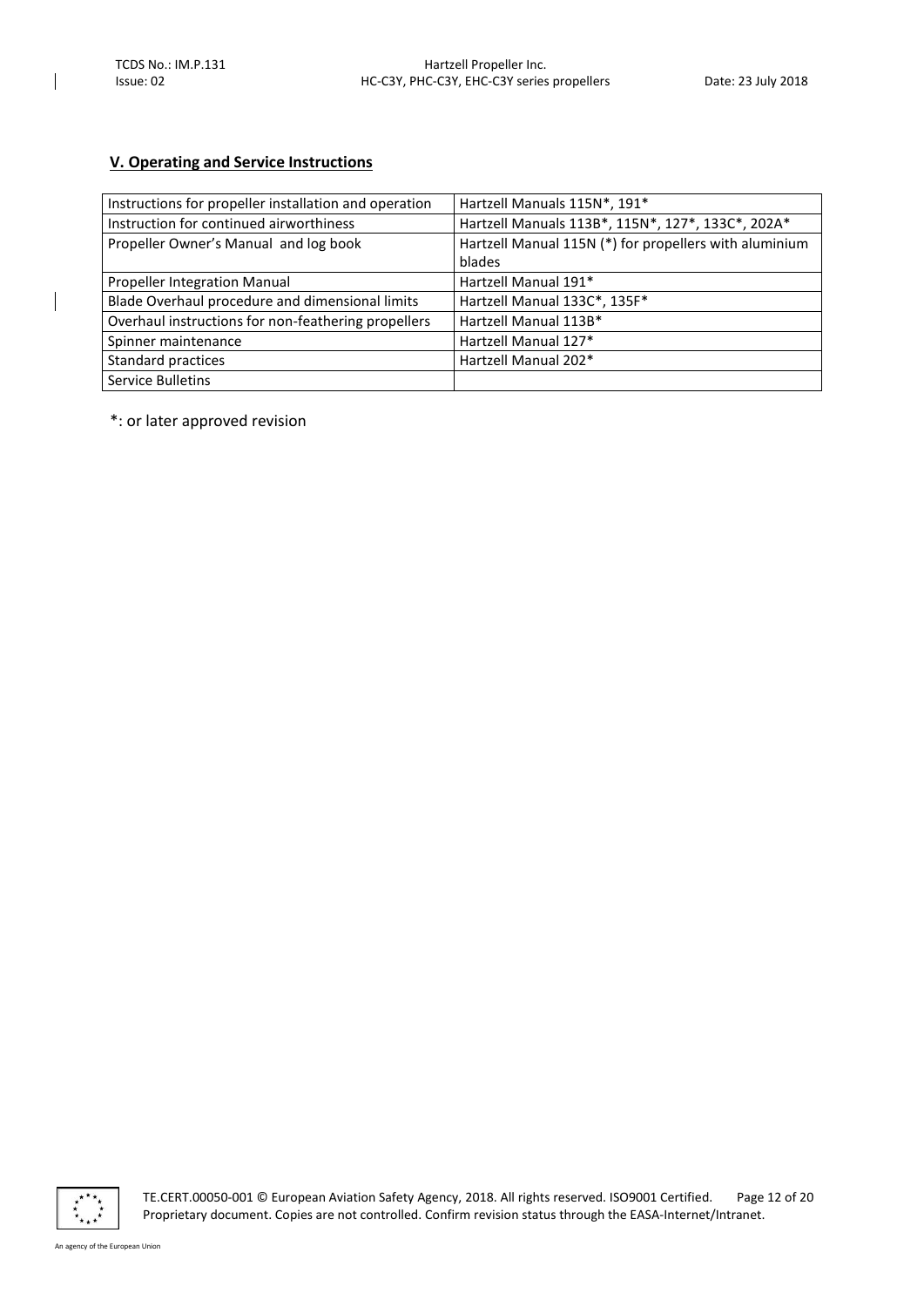#### <span id="page-12-0"></span>**VI. Notes**

| 1.                               |           | Hub Model Designation:            |                                                                                                                                                                                                                                                                                                                                                                                                                                                                                                            |                            |        |
|----------------------------------|-----------|-----------------------------------|------------------------------------------------------------------------------------------------------------------------------------------------------------------------------------------------------------------------------------------------------------------------------------------------------------------------------------------------------------------------------------------------------------------------------------------------------------------------------------------------------------|----------------------------|--------|
| $\underline{HC} - \underline{C}$ | RF<br>R - | L denotes left hand rotation      | F when used denotes modified pitch change system (integral on HC-C3YN-5A)<br>K when used with -2 models indicates specific flange mounting studs<br>M when used denotes 139,35 cm <sup>2</sup> piston area and large return spring<br>N indicates compatibility with N shank blades (See Note 2)<br>R when used denotes 139,35 cm <sup>2</sup> piston area<br>U denotes added feather assist spring (integral on HC-C3Y()-5 model)<br>Any other character denotes a minor change not affecting eligibility |                            |        |
|                                  |           |                                   | Denotes specific design features (See Note 4)<br>-1: non-feathering, no counterweights, governor oil pressure increases pitch<br>-2: feathering with counterweights, governor oil pressure decreases pitch<br>-4: non-feathering, counterweights, governor oil pressure decreases pitch<br>-5: similar to -2, but compatible with turbine engine oil                                                                                                                                                       |                            |        |
|                                  |           |                                   | F denotes flange with six 1/2" bolts and two 1/2" dowels on a 4" bolt circle<br>D similar to F except uses eight 1/2" bolts and no dowels<br>K or R denotes SAE # 2 flange with six 1/2" bolts on a 4-3/4" bolt circle<br>K has four 3/4" drive bushings, R has five (See Note 6)<br>N denotes flange with eight 9/16" bolts and two 1/2" dowels on a 4.25" bolt circle                                                                                                                                    |                            |        |
|                                  |           |                                   | 1 when used denotes hub design modification compatible only with certain<br>blade models listed in the front of this Data Sheet                                                                                                                                                                                                                                                                                                                                                                            |                            |        |
|                                  |           | Hartzell blade shank size         |                                                                                                                                                                                                                                                                                                                                                                                                                                                                                                            |                            |        |
|                                  |           | Number of blades                  |                                                                                                                                                                                                                                                                                                                                                                                                                                                                                                            |                            |        |
|                                  |           |                                   | Identifies basic design. "C" denotes no integral shaft extension                                                                                                                                                                                                                                                                                                                                                                                                                                           |                            |        |
|                                  |           | <b>Hartzell Controllable</b>      |                                                                                                                                                                                                                                                                                                                                                                                                                                                                                                            |                            |        |
|                                  |           | clockwise facing propeller flange | When used indicates Flange Angular Index with respect to #1 blade, viewed                                                                                                                                                                                                                                                                                                                                                                                                                                  |                            |        |
|                                  |           | Prefix                            | <b>Angular Index</b>                                                                                                                                                                                                                                                                                                                                                                                                                                                                                       | <b>Clocking Feature</b>    | Flange |
|                                  |           | Blank                             | 90 and 270 degrees                                                                                                                                                                                                                                                                                                                                                                                                                                                                                         | Dowel Pin                  | F.N    |
|                                  |           | Blank                             | 0 and 180 degrees                                                                                                                                                                                                                                                                                                                                                                                                                                                                                          | Non Counter bored<br>holes | K.R    |
|                                  |           | $E.P$ :                           | 0 and 180 degrees                                                                                                                                                                                                                                                                                                                                                                                                                                                                                          | Dowel Pin                  | D.F    |

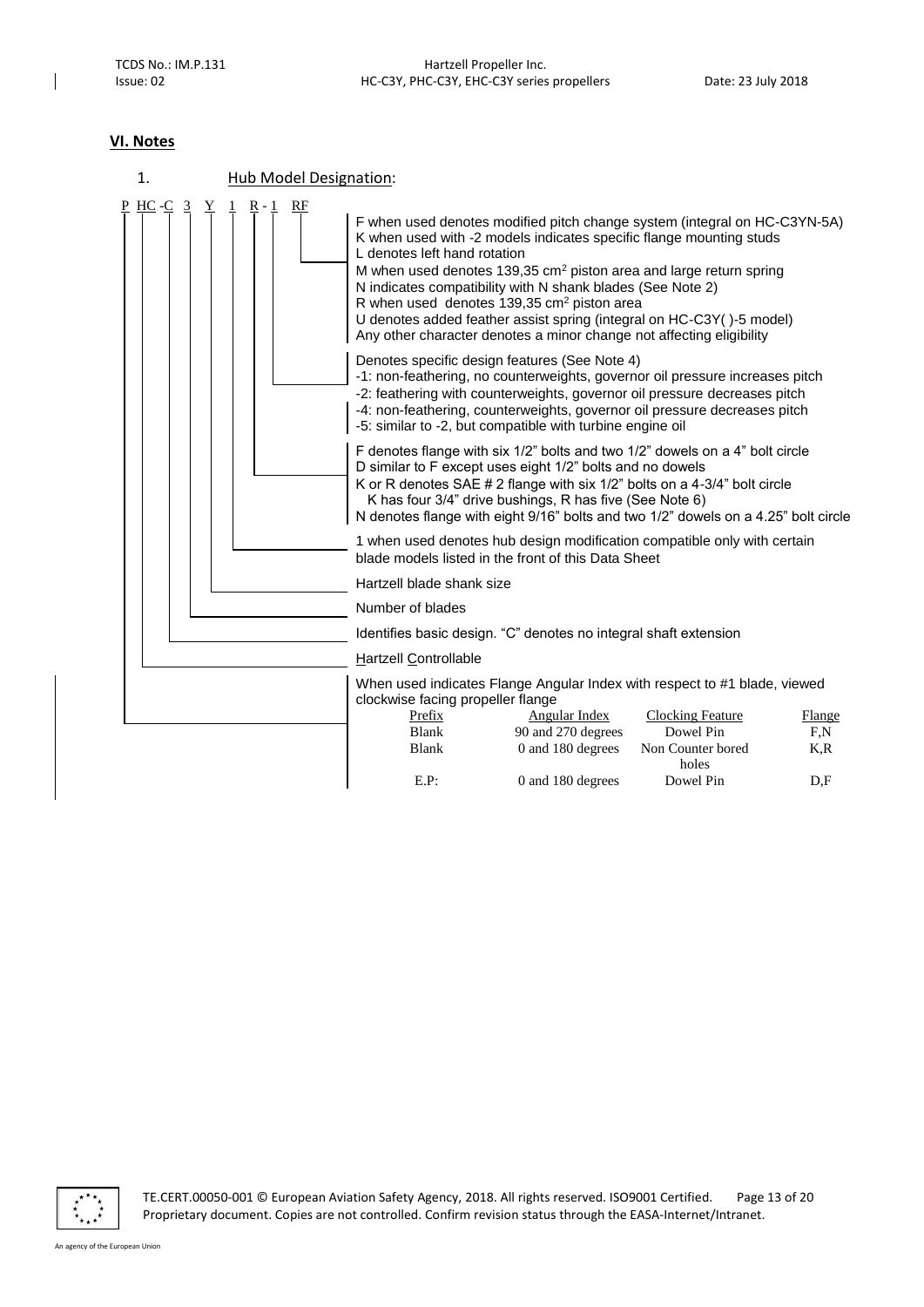



Blades may incorporate either round or square tips, yet may not be marked with an "R" or "S" in their model designation. This character is used to distinguish between two or more tip shapes available at the same diameter. Certain blades use "S" to denote shot peening of the exterior surface. (See Note 6)

# 3. Pitch Control:

(a) Approved with Hartzell governors per drawings C-4770, C-4771 and C-4772. Wt.: 2,0 kg (See Note 10)

| $D - 1 - 4$ | Governor Model Designation                                                                                                                                    |
|-------------|---------------------------------------------------------------------------------------------------------------------------------------------------------------|
|             | L when used indicates left hand rotation<br>Z when used indicates drive coupling type<br>Any other character denotes a minor change not affecting eligibility |
|             | Minor adjustment not affecting eligibility                                                                                                                    |
|             | Minor adjustment to obtain engine/propeller/governor compatibility                                                                                            |
|             | Basic body and major parts modification                                                                                                                       |

- (b) The -2, -4 and -5 models have counterweighted blades and use oil to decrease pitch. The -1 models do not have counterweighted blades and use oil to increase pitch. (See Note 4)
- (c) Maximum governor output pressure: 2413,16 kPa for all propeller models.
- (d) All governors must be approved as part of the aircraft installation regardless of manufacturer. (See Note 10)

<span id="page-13-0"></span>

| 4. | Feathering  | The -1 and -4 models do not feather.<br>The -2 and -5 models incorporate feathering and unfeathering features.<br>The -5 model is turbine oil compatible. |  |  |  |
|----|-------------|-----------------------------------------------------------------------------------------------------------------------------------------------------------|--|--|--|
|    | Reversing   | Not applicable                                                                                                                                            |  |  |  |
|    | Piston size | Piston area is $114.19 \text{ cm}^2$ except as noted in Note 1.                                                                                           |  |  |  |

TE.CERT.00050-001 © European Aviation Safety Agency, 2018. All rights reserved. ISO9001 Certified. Page 14 of 20 Proprietary document. Copies are not controlled. Confirm revision status through the EASA-Internet/Intranet.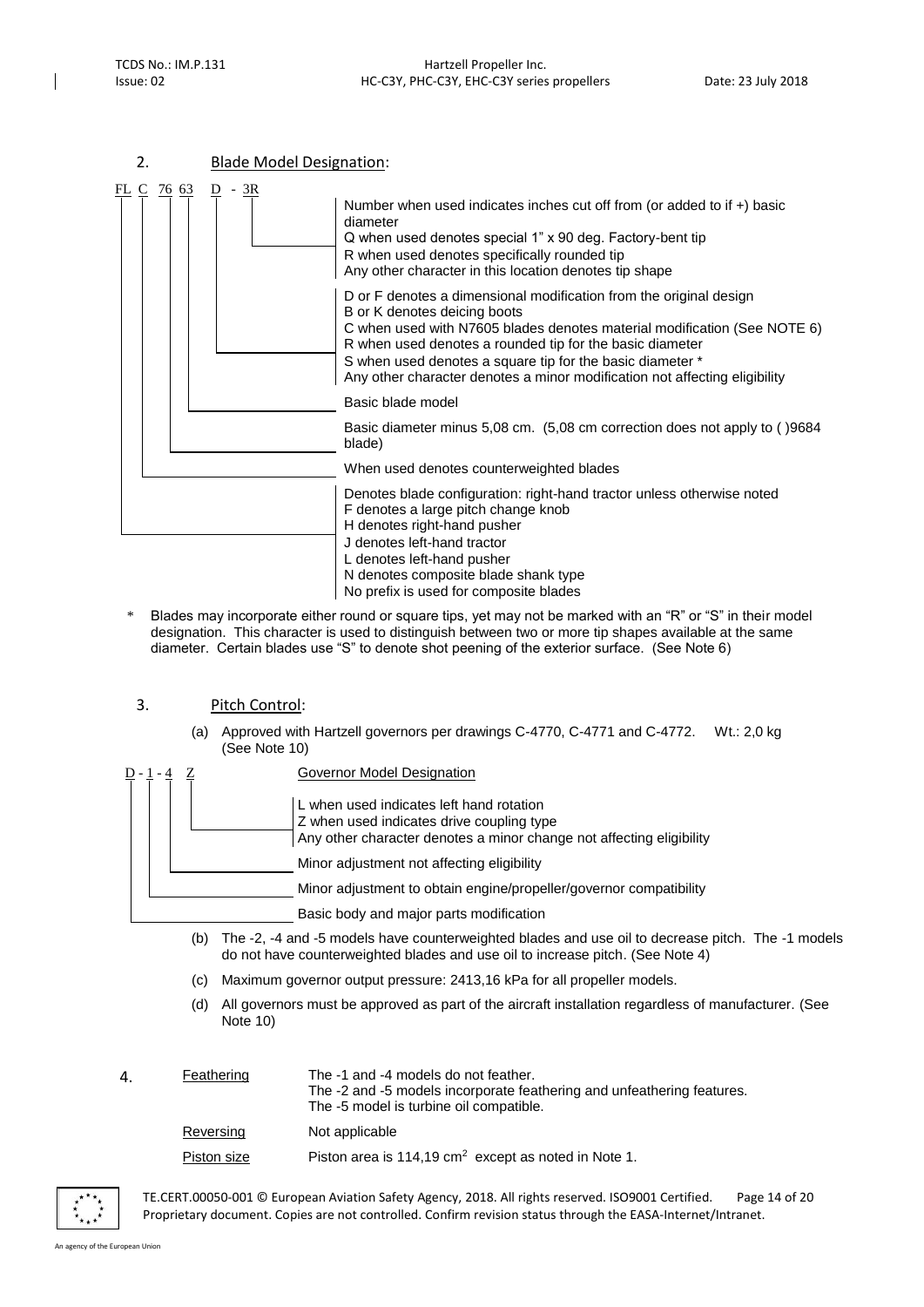#### 5. Left-Hand Models:

The left-hand version of an approved propeller model is approved at the same rating and diameter as listed for the right-hand model. (See Notes 1 and 2)

#### 6. Interchangeability:

- (a) Propellers
	- (1) "F" type propellers with large pitch change knobs are interchangeable with corresponding propellers with the standard pitch change system. ( See Notes 1 and 2)
	- (2) HC-C3YR models may replace corresponding HC-C3YK models. (See Note 1)

#### (b) Governors

Hartzell governors with a "Z" suffix in their model designation may be used interchangeably with corresponding governors without the "Z". For example, the F-6-24Z is a replacement for the F-6-24 and the F-6-24 is a replacement for the F-6-24Z.

#### (c) Blades

- (1) Shot-peened blades may replace non shot-peened blades either individually or as a set (See Note 2)
- (2) N7605C( ) blades may replace N7605( ) blades either individually or as a set. N7605( ) blades may not replace N7605C( ) blades.

#### (d) Ice Protection Systems

Refer to Hartzell Service Letter HC-SL-30-260 for ice protection system component interchangeability.

#### 7. Accessories: (See Note 10)

- (a) Propeller ice protection system (weight of ice protection equipment extra)
	- (1) Propeller models listed in this data sheet are approved for use with propeller ice protection equipment listed in Hartzell Manual 159( ) or in other Hartzell type design data.
	- (2) All propeller ice protection equipment must be approved as part of the aircraft installation regardless of manufacturer. (See Note 10)
- (b) Propeller spinner (weight of spinner extra)
	- (1) Approved with Hartzell and other manufacturers' spinners when listed on Hartzell type design data.
	- (2) All propeller spinners must be approved as part of the aircraft installation regardless of manufacturer. (See Note 10)
- 8. Shank Fairings : Not applicable.
- 9. Special Limits:

#### Table of Propeller - Engine Combinations

Approved Vibrationwise for Use on Normal Category Single Engine Tractor Aircraft

The maximum and minimum propeller diameters that can be used from a vibration standpoint are shown below. No reduction below the minimum diameter listed is permissible, since this figure includes the diameter reduction allowable for repair purposes.

The engine models listed below are the configurations on the engine type certificate unless specifically stated otherwise. Modifications to the engine or airframe that alter the power of the engine models listed below during any

TE.CERT.00050-001 © European Aviation Safety Agency, 2018. All rights reserved. ISO9001 Certified. Page 15 of 20 Proprietary document. Copies are not controlled. Confirm revision status through the EASA-Internet/Intranet.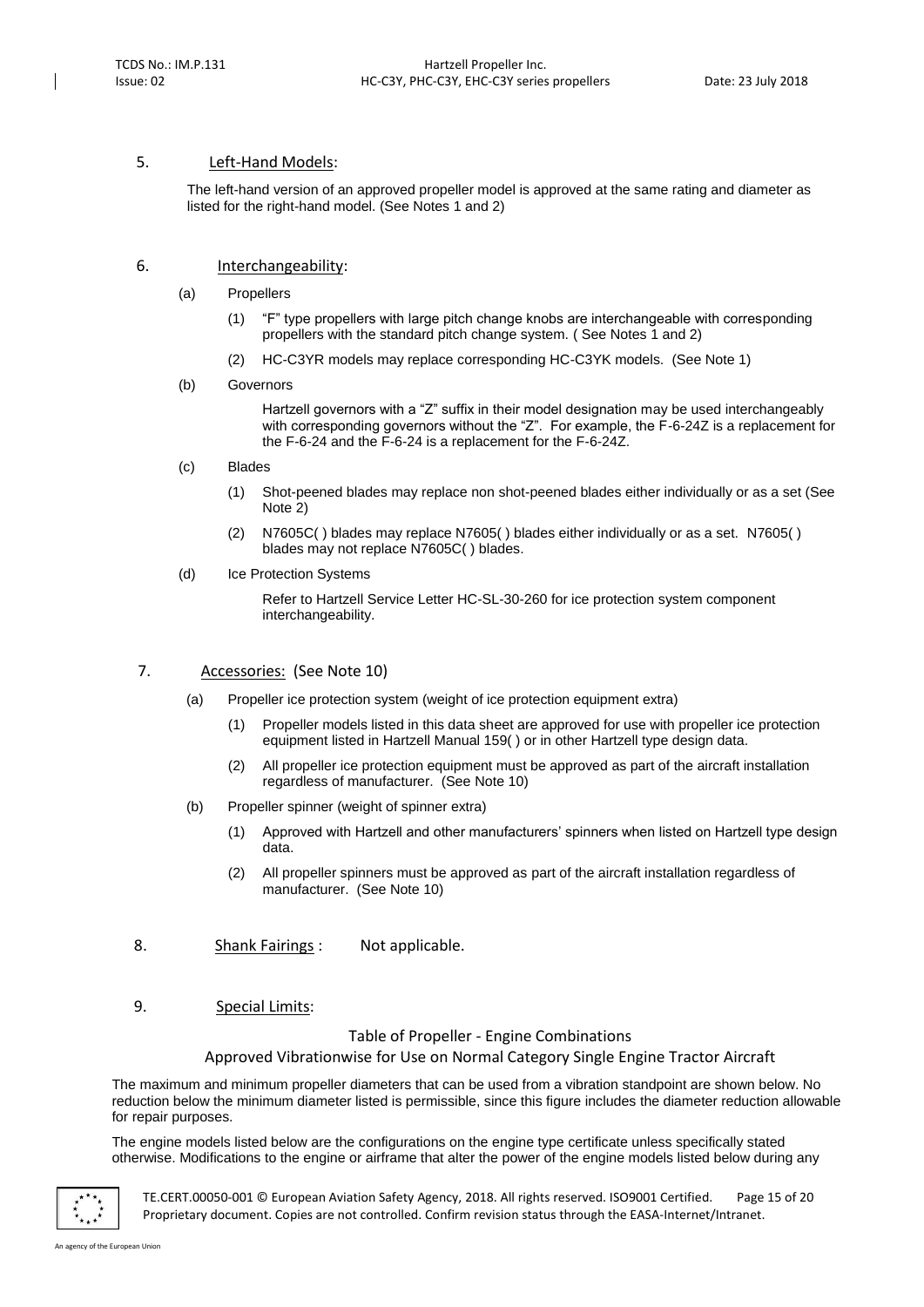phase of operation have the potential to increase propeller stresses and are not approved by this list. Such modifications include, but are not limited to, the addition of a turbocharger or turbonormalizer, increased boost pressure, increased compression ratio, increased RPM, altered ignition timing, electronic ignition, full authority digital engine controls (FADEC), or tuned induction or exhaust. Also, any change to the mass or stiffness of the crankshaft/counterweight assembly is not approved by this list.

| Hub                 | <b>Blade</b>                        |                                                                                                                                           | Max. Dia. Min. Dia. |       |                                                                                                 |
|---------------------|-------------------------------------|-------------------------------------------------------------------------------------------------------------------------------------------|---------------------|-------|-------------------------------------------------------------------------------------------------|
| Model               | Model                               | <b>Engine Model</b>                                                                                                                       | (cm)                | (cm)  | Placards                                                                                        |
| HC-C3YR             | F7282                               | LYC O-360-A1F6, A1F6D,<br>A1G6, A1G6D, A1H6, F1A6,<br>G1A6                                                                                | 188,0               | 185,4 | Avoid continuous operation<br>below 103,4 kPa manifold<br>pressure between 1950 and<br>2350 RPM |
| HC-C3YR             | F7282                               | LYC 0-360-A1A, A1AD, A1C, A1D,<br>A1F, A1G, A1H, C1A, C1C, C1E,<br>C1F                                                                    | 188,0               | 185,4 | Avoid continuous operation<br>below 103,4 kPa manifold<br>pressure between 1950 and<br>2350 RPM |
| HC-C3YR             | F7282                               | LYC IO-360-A1A, A1B, A1C, A1D,<br>C1A, C1B, C1C, B1A, B1B, B1D,<br>B1E, B1F, E1A, A1B6, A1B6D,<br>A1D6, A1D6D, C1C6, C1D6, C1E6,<br>C1E6D | 188,0               | 185,4 | Avoid continuous operation<br>below 103,4 kPa manifold<br>pressure between 1950 and<br>2350 RPM |
| HC-C3YR             | F7282                               | LYC 0-360-C1G                                                                                                                             | 188,0               | 182,9 | Avoid continuous operation<br>below 103,4 kPa manifold<br>pressure between 1950 and<br>2350 RPM |
| PHC-C3YF            | F7663<br>$F7663-()R$<br>$F7663-()T$ | TCM TSIO-360-E, EB, F, FB                                                                                                                 | 193,0               | 182,9 | none                                                                                            |
| PHC-C3YF            | 7663                                | TCM IO-470-L                                                                                                                              | 193,0               | 188,0 | none                                                                                            |
| PHC-C3YF            | F7663                               | TCM O-470-U                                                                                                                               | 198,1               | 193,0 | none                                                                                            |
| HC-C3YF<br>EHC-C3YF | 7663                                | TCM IO-520-A, J                                                                                                                           | 193,0               | 188,0 | none                                                                                            |
| HC-C3YF<br>EHC-C3YF | 7663                                | TCM TSIO-520-A, C, H                                                                                                                      | 193,0               | 188,0 | none                                                                                            |
| PHC-C3YF            | 7663                                | TCM IO-520-B, C                                                                                                                           | 193,0               | 188,0 | none                                                                                            |
| PHC-C3YF            | 7663                                | TCM TSIO-520-B, D, E                                                                                                                      | 193,0               | 188,0 | none                                                                                            |
| PHC-C3YF            | F7663D-2Q                           | TCM IO-520-B, BA, BB                                                                                                                      | 193,0               | 193,0 | none                                                                                            |
| PHC-C3YF            | F7663                               | TCM IO-550-B                                                                                                                              | 193,0               | 188,0 | none                                                                                            |
| HC-C3YR             | F7663R                              | LYC IO-540-K1A5, K1B5, K1H5                                                                                                               | 198,1               | 193,0 | none                                                                                            |

TE.CERT.00050-001 © European Aviation Safety Agency, 2018. All rights reserved. ISO9001 Certified. Page 16 of 20 Proprietary document. Copies are not controlled. Confirm revision status through the EASA-Internet/Intranet.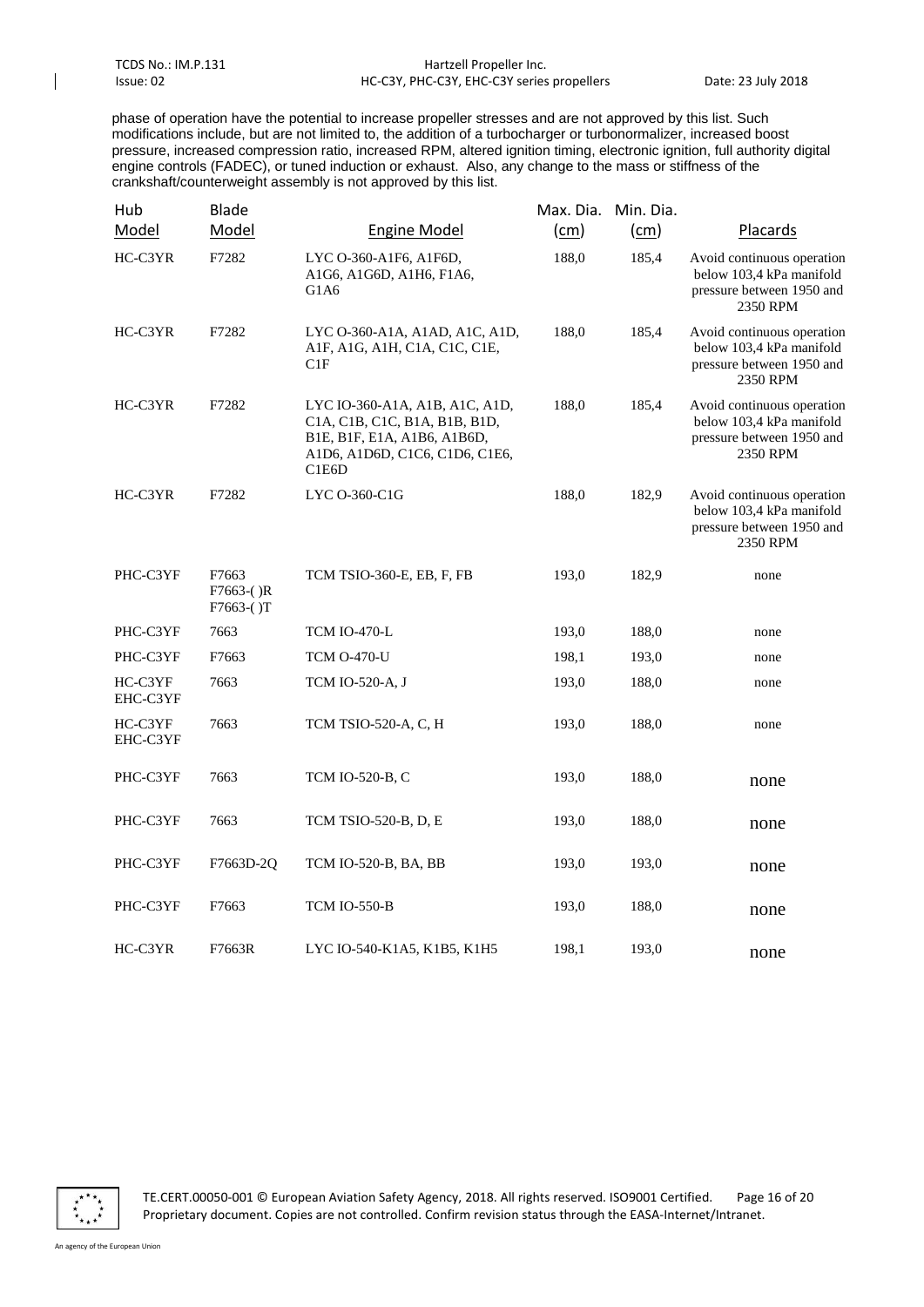TCDS No.: IM.P.131 Hartzell Propeller Inc.<br>Issue: 02 HC-C3Y, PHC-C3Y, EHC-C3Y series HC-C3Y, PHC-C3Y, EHC-C3Y series propellers Date: 23 July 2018

| Hub<br>Model        | <b>Blade</b><br>Model | <b>Engine Model</b>                                                                                                                                                                | $\left(\underline{\text{cm}}\right)$ | Max. Dia. Min. Dia.<br>$\left(\underline{\text{cm}}\right)$ | Placards                                                              |
|---------------------|-----------------------|------------------------------------------------------------------------------------------------------------------------------------------------------------------------------------|--------------------------------------|-------------------------------------------------------------|-----------------------------------------------------------------------|
| HC-C3YR             | F7663R                | LYC IO-540-K1A5, K1B5,<br>K1H5                                                                                                                                                     | 198.1                                | 193,0                                                       | none                                                                  |
| PHC-C3YF            | F7691()               | TCM 0-470-A, J, K, L, R, S, U                                                                                                                                                      | 198,1                                | 195,6                                                       | none                                                                  |
| PHC-C3YF            | F7691()               | TCM IO-520-A, B, BA, BB, D,<br>F, J, L                                                                                                                                             | 198,1                                | 195,6                                                       | Do not exceed 137,9 kPa<br>manifold pressure below 2200<br><b>RPM</b> |
| PHC-C3YF            | F7691()               | TCM IO-550-B, D, F                                                                                                                                                                 | 198,1                                | 195,6                                                       | Do not exceed 137,9 kPa<br>manifold pressure below 2200<br><b>RPM</b> |
| HC-C3YF<br>PHC-C3YF | F7693(D)F()           | TCM TSIO-520-C, G, M, P, R, AF                                                                                                                                                     | 203,2                                | 193,0                                                       | none                                                                  |
| HC-C3YR             | F8068                 | LYC IO-540-K1A5(D),<br>K1B5(D), K1C5, K1D5,<br>$K1E5(D)$ , $K1F5(D)$ , $K1G5(D)$ ,<br>K1H5, K1J5(D), K1K5,<br>L1A5(D), L1B5D, L1C5,<br>M1A5(D), M1B5D, M1C5,<br>S1A5, U1A5D, U1B5D | 208,3                                | 198,1                                                       | none                                                                  |
| PHC-C3YF            | F8068                 | TCM IO-470-D, E, F, M, S<br>IO-520-A, J<br>IO-550-D, E, F, L<br>TSIO-520-C, H                                                                                                      | 208,3                                | 198,1                                                       | none                                                                  |
| PHC-C3YF            | F8068-2               | TCM IO-520-D, E, F, L                                                                                                                                                              | 203,2                                | 198,1                                                       | none                                                                  |
| HC-C3YF             | $8468-()R$            | TCM IO-520 series with one $4th$ ,<br>one 5 <sup>th</sup> and two 6 <sup>th</sup> order dampers,<br>8.5 to 1 compression ratio or less,<br>300 HP at 2850 RPM or less              | 198,1                                | 195,6                                                       | none                                                                  |
| HC-C3YF<br>EHC-C3YF | 8468                  | TCM IO-520-A, J                                                                                                                                                                    | 203,2                                | 195,6                                                       | none                                                                  |
| HC-C3YF<br>EHC-C3YF | 8468                  | TCM TSIO-520-A, C, H                                                                                                                                                               | 203,2                                | 195,6                                                       | none                                                                  |
| HC-C3YF<br>PHC-C3YF | 8468                  | TCM IO-520-B, BA, BB, C, CB                                                                                                                                                        | 203,2                                | 195,6                                                       | none                                                                  |
| HC-C3YF<br>PHC-C3YF | 8468                  | TCM TSIO-520-B, BB, D, DB,<br>E, EB                                                                                                                                                | 203,2                                | 195,6                                                       | none                                                                  |
| PHC-C3YF            | F8468A()              | TCM O-470-K, L                                                                                                                                                                     | 203,2                                | 195,6                                                       | none                                                                  |
| PHC-C3YF            | F8468A()              | <b>TCM IO-470-F</b>                                                                                                                                                                | 203,2                                | 195,6                                                       | none                                                                  |
| PHC-C3YF            | F8468A()              | <b>TCM IO-520-D</b>                                                                                                                                                                | 203,2                                | 195,6                                                       | none                                                                  |
| PHC-C3YF            | F8468A()              | <b>TCM IO-550-D</b>                                                                                                                                                                | 203,2                                | 195,6                                                       | none                                                                  |
| PHC-C3YF            | F8468A()              | TCM TSIO-520-C, G, H, M, N,<br>P, R, T, AF                                                                                                                                         | 203,2                                | 195,6                                                       | none                                                                  |
| PHC-C3YF            | F8468A-()R            | TCM O-470-A s/n 41000 & up,<br>J, K, L, R, S, U                                                                                                                                    | 203,2                                | 195,6                                                       | none                                                                  |
| PHC-C3YF            |                       | F8468A-()R TCM TSIO-520-U, UB                                                                                                                                                      | 203,2                                | 198,1                                                       | none                                                                  |
| HC-C3YR             | F8468A                | LYC O-540-B4B5                                                                                                                                                                     | 198,1                                | 193,0                                                       | none                                                                  |

 $\frac{x}{x}$ 

TE.CERT.00050-001 © European Aviation Safety Agency, 2018. All rights reserved. ISO9001 Certified. Page 17 of 20 Proprietary document. Copies are not controlled. Confirm revision status through the EASA-Internet/Intranet.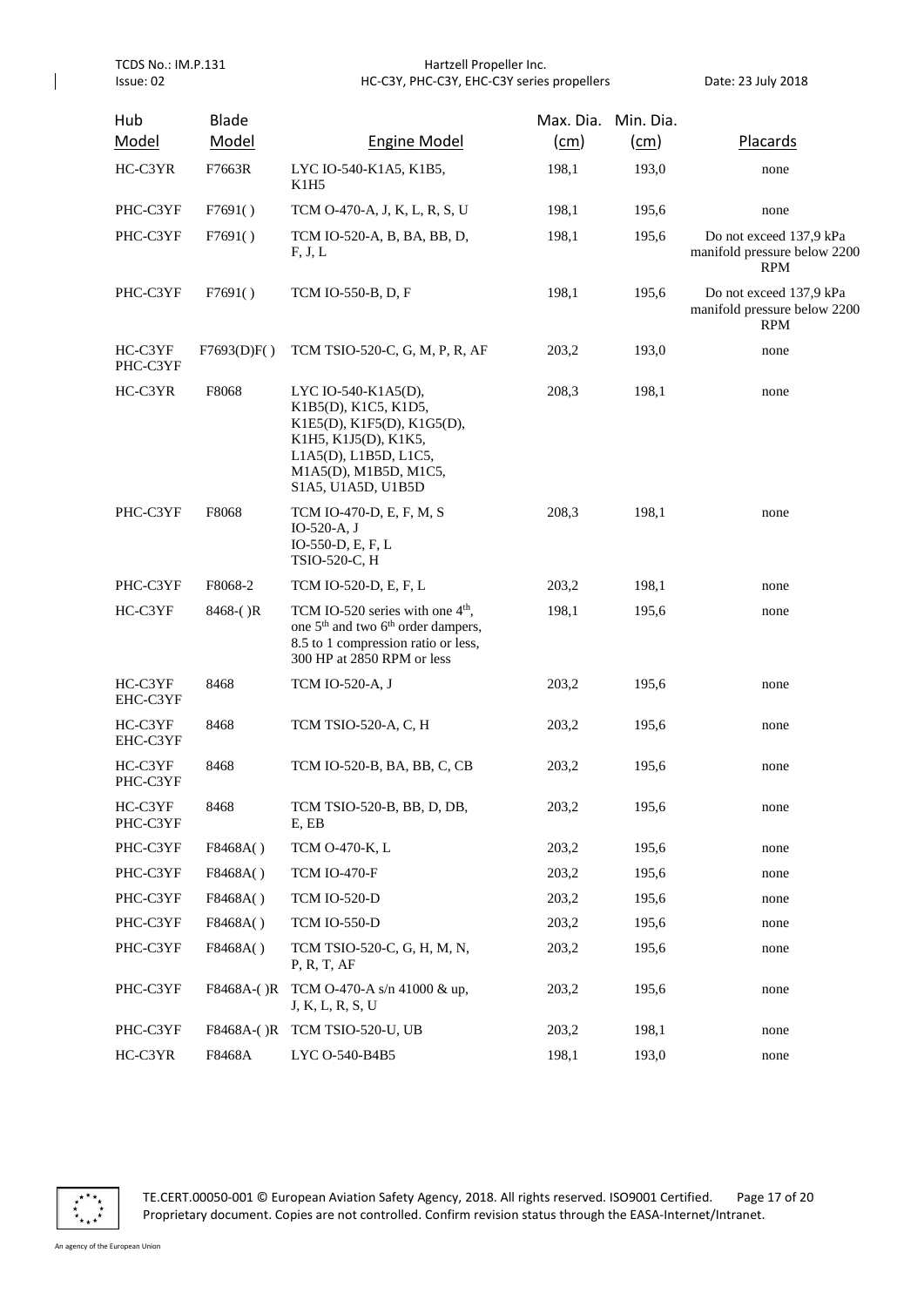TCDS No.: IM.P.131 Hartzell Propeller Inc. Issue: 02 HC-C3Y, PHC-C3Y, EHC-C3Y series propellers Date: 23 July 2018

| Hub<br><b>Model</b> | Blade<br><b>Model</b>     | <b>Engine Model</b>                                                                                     | Max. Dia.<br><u>(cm)</u> | Min. Dia.<br><u>(cm)</u> | <b>Placards</b>                                                                                              |
|---------------------|---------------------------|---------------------------------------------------------------------------------------------------------|--------------------------|--------------------------|--------------------------------------------------------------------------------------------------------------|
| HC-C3YR             | F8468R                    | LYC IO-540-K1J5D                                                                                        | 213,4                    | 193,0                    | none                                                                                                         |
| $HC-C3YR$           | 8468                      | LYC IO-540-K1G5                                                                                         | 203,2                    | 193,0                    | none                                                                                                         |
| HC-C3YR             | 8468                      | LYC IO-540-A1( $\overline{)5, B1(}$ )5,<br>E1( $\overline{5}$ , G1( $\overline{5}$ , P1( $\overline{5}$ | 203,2                    | 198,1                    | none                                                                                                         |
| HC-C3YR             | $8468-()R$<br>$F8468-()R$ | LYC IO-540-K1A5, K1B5, K1C5,<br>K1D5, K1G5, L1A5, M1A5, M1A5D,<br>M1B5D                                 | 213,4                    | 193,0                    | none                                                                                                         |
| $HC-C3YR$           | $F8468-()R$               | LYC IO-540-AA1A5                                                                                        | 198.1                    | 195,6                    | none                                                                                                         |
| $HC-C3YR$           | F8475R                    | LYC IO-720-D1B, D1BD                                                                                    | 218,4                    | 203,2                    | none                                                                                                         |
| $HC-C3YR$           | 8475R                     | LYC IO-720-A1A, A1B, B1A, D1CD                                                                          | 218,4                    | 203,2                    | none                                                                                                         |
| $HC-C3YR$           | F8483                     | LYC IO-720-A1A, A1B, B1A, D1CD                                                                          | 218,4                    | 203,2                    | none                                                                                                         |
| $HC-C3YF$           | 9587D                     | TCM 6-320-B                                                                                             | 241,3                    | 241,3                    | Avoid continuous operation on<br>the ground between 1900 and<br>2300 engine RPM in winds<br>above 24,1 km/h. |
| HC-C3YF             | F9587C                    | <b>TCM IO-520-D</b><br>(Note: installation must be derated to<br>2700 RPM max)                          | 208,3                    | 203,2                    | No continuous operation below<br>2300 RPM.                                                                   |
| HC-C3YF             | F9684                     | TCM 6-285-B, C                                                                                          | 241,3                    | 236,2                    | none                                                                                                         |

#### 10. The propeller installation must be approved as part of the aircraft Type Certificate to demonstrate compliance with the applicable aircraft airworthiness standards.

Propeller models listed herein consist of basic hub and blade models. Most propeller models include additional characters to denote minor changes and specific features as explained in Notes 1 and 2.

10a. This propeller has been certificated in accordance with CS-P subparts A, B and C. Compliance with the requirements of Subpart D, which is specific to each aircraft installation, has not yet been demonstrated.

#### 11. Retirement Time:

- (a) Life Limits and Mandatory Inspections
	- (1) Airworthiness limitations, if any, are specified in Hartzell Manuals 113( ), 115N, 117( ) or 145( ).

#### 12. Special Notes:

- (a) Refer to Hartzell Manual no. 202( ) for overspeed and overtorque limits.
- (b) Refer to Hartzell Service Letter HC-SL-61-61( ) for recommended overhaul periods.
- 13. The EASA approved Airworthiness Limitations Section of the Instructions for Continued Airworthiness is published in the applicable Propeller Owner's Manual, chapter 5 "Airworthiness Limitations".



TE.CERT.00050-001 © European Aviation Safety Agency, 2018. All rights reserved. ISO9001 Certified. Page 18 of 20 Proprietary document. Copies are not controlled. Confirm revision status through the EASA-Internet/Intranet.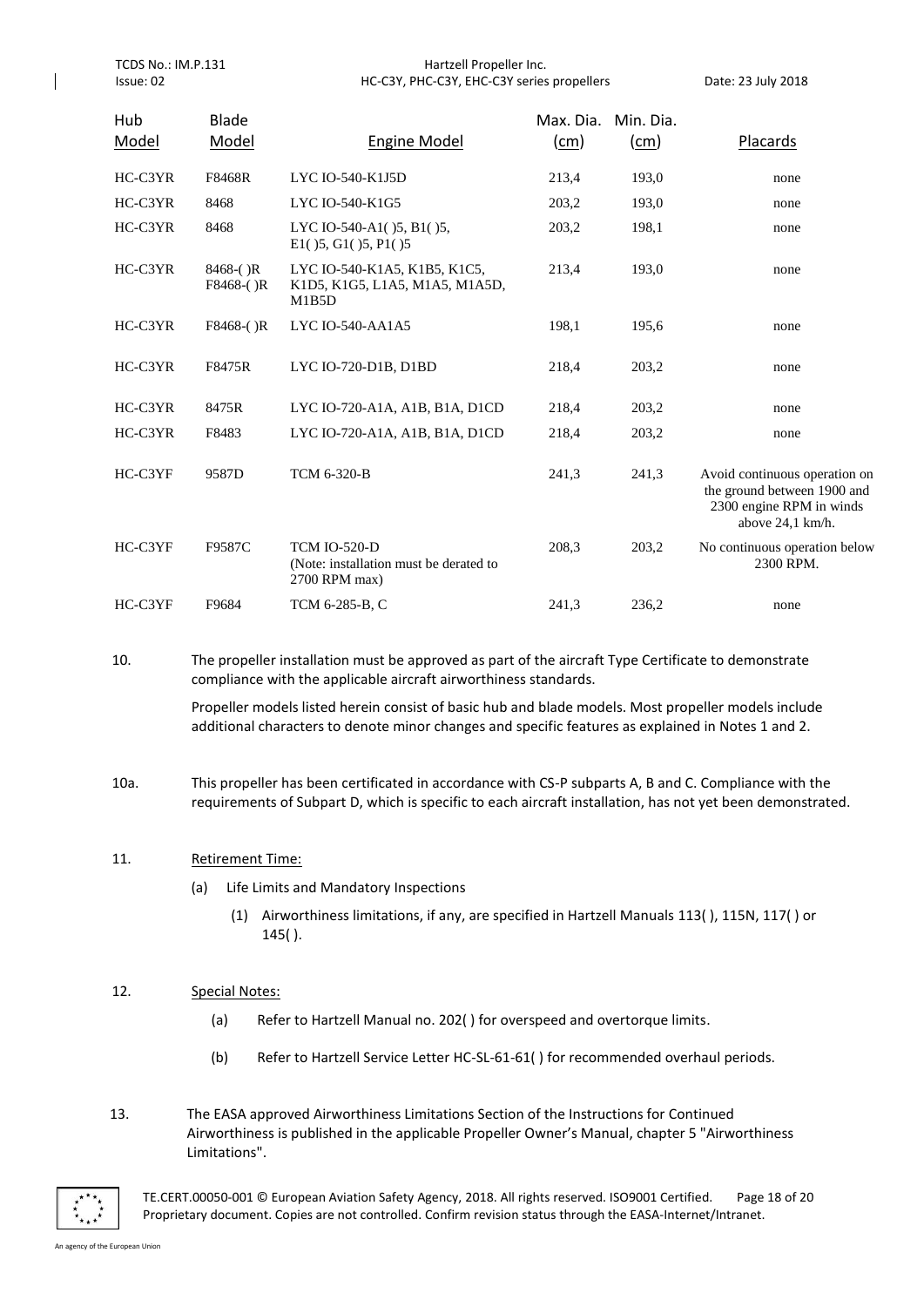14. EASA Type Certificate and Type Certificate Data Sheet No. IM.P.131 replace the associated Type Certificates and Type Certificate Data Sheets of the EASA Member States. --------------------------------------------------------------------



TE.CERT.00050-001 © European Aviation Safety Agency, 2018. All rights reserved. ISO9001 Certified. Page 19 of 20 Proprietary document. Copies are not controlled. Confirm revision status through the EASA-Internet/Intranet.